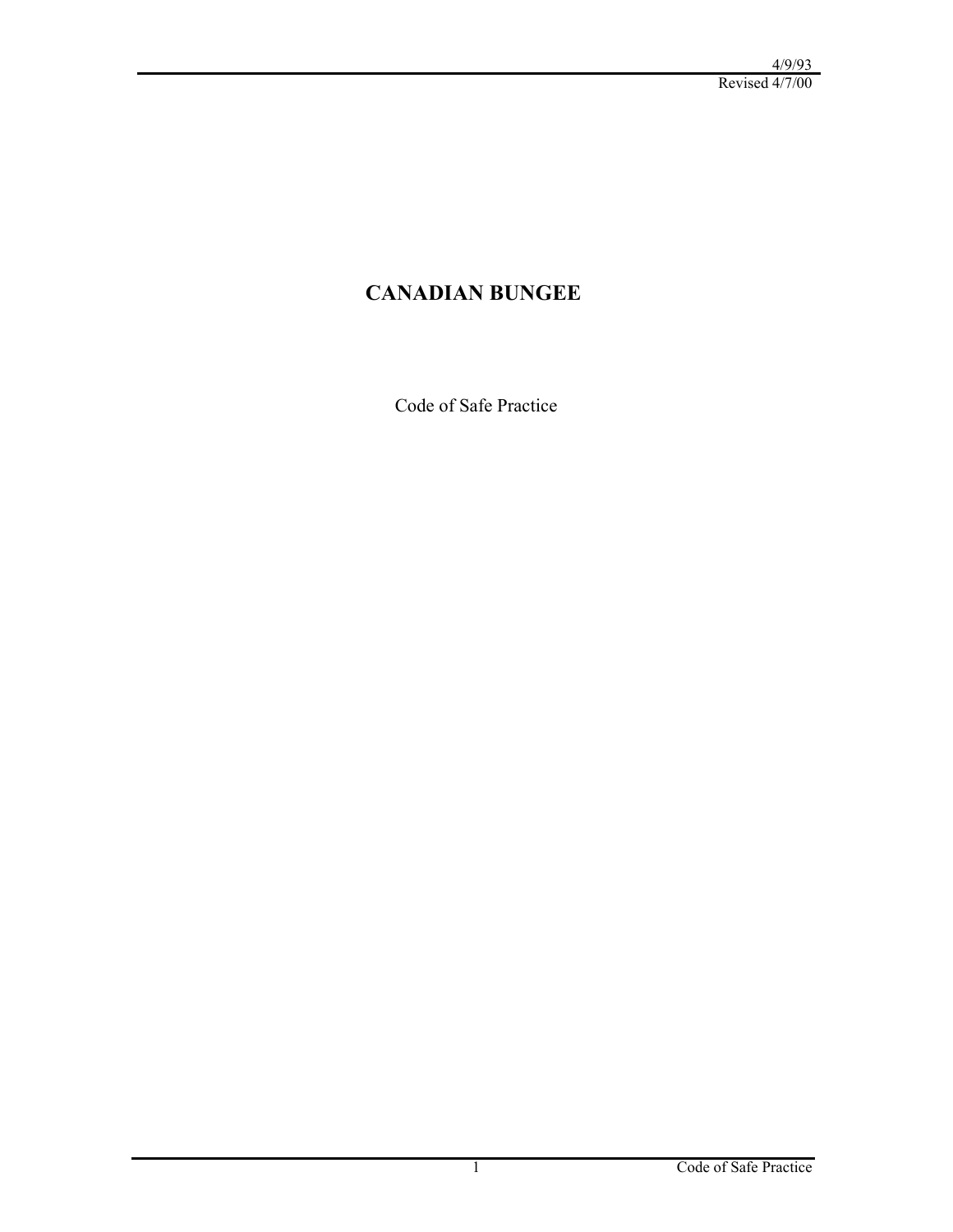# **Table of Contents**

| 1.0 |       |                                                              |  |  |
|-----|-------|--------------------------------------------------------------|--|--|
|     |       |                                                              |  |  |
| 2.0 |       |                                                              |  |  |
|     |       |                                                              |  |  |
| 3.0 |       |                                                              |  |  |
|     | 3.1   |                                                              |  |  |
|     | 3.2   |                                                              |  |  |
|     | 3.3   |                                                              |  |  |
|     | 3.4   |                                                              |  |  |
| 4.0 |       |                                                              |  |  |
|     | 4.1   |                                                              |  |  |
|     | 4.2   |                                                              |  |  |
|     | 4.2.1 | Additional Requirements for Elevating Jump Decks13           |  |  |
|     | 4.3   |                                                              |  |  |
|     | 4.4   |                                                              |  |  |
|     | 4.5   |                                                              |  |  |
|     | 4.5.1 |                                                              |  |  |
|     | 4.5.2 |                                                              |  |  |
|     | 4.5.3 |                                                              |  |  |
|     | 4.5.4 |                                                              |  |  |
|     | 4.5.5 |                                                              |  |  |
|     | 4.6   |                                                              |  |  |
|     | 4.7   |                                                              |  |  |
|     | 4.8   | Equipment Inspection, Testing, Maintenance and Replacement17 |  |  |
|     | 4.8.1 |                                                              |  |  |
|     | 4.8.2 |                                                              |  |  |
|     | 4.8.3 |                                                              |  |  |
|     | 4.8.4 |                                                              |  |  |
|     | 4.9   |                                                              |  |  |
|     |       |                                                              |  |  |
| 5.0 |       |                                                              |  |  |
|     | 5.1   |                                                              |  |  |
|     | 5.2   |                                                              |  |  |
|     | 5.3   |                                                              |  |  |
|     | 5.4   |                                                              |  |  |
|     | 5.5   |                                                              |  |  |
|     | 5.6   |                                                              |  |  |
|     | 5.7   |                                                              |  |  |
|     | 5.8   |                                                              |  |  |
|     | 5.8.1 |                                                              |  |  |
|     | 5.8.2 |                                                              |  |  |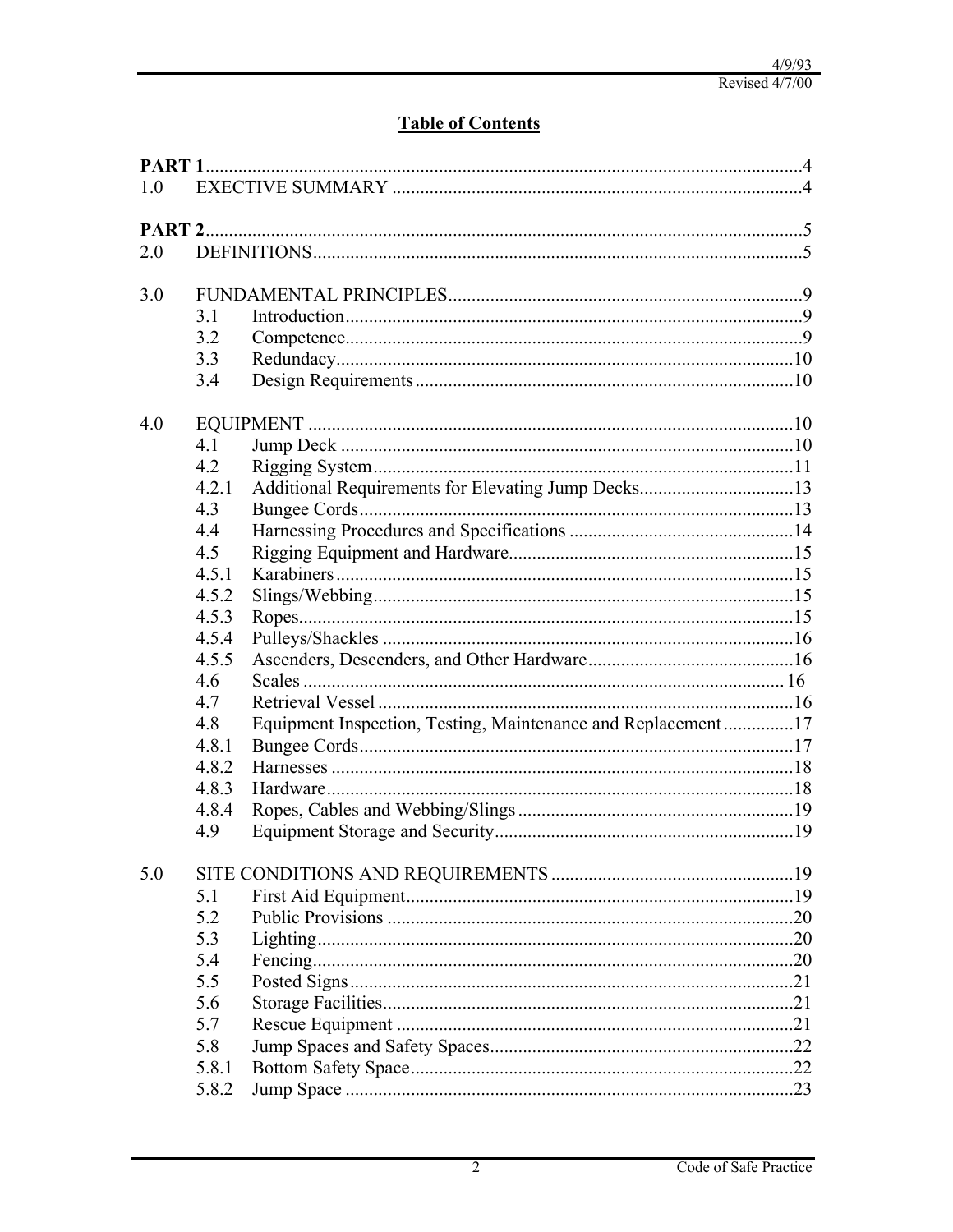|     | 5.9   |  |    |  |
|-----|-------|--|----|--|
| 6.0 |       |  |    |  |
|     | 6.1   |  |    |  |
|     | 6.2   |  |    |  |
|     | 6.2.1 |  |    |  |
|     | 6.2.2 |  |    |  |
|     | 6.2.3 |  |    |  |
|     | 6.2.4 |  |    |  |
|     | 6.2.5 |  |    |  |
|     | 6.2.6 |  |    |  |
|     | 6.2.7 |  |    |  |
|     | 6.3   |  |    |  |
|     | 6.3.1 |  |    |  |
|     | 6.3.2 |  |    |  |
| 7.0 |       |  |    |  |
|     | 7.1   |  |    |  |
|     | 7.1.1 |  |    |  |
|     | 7.1.2 |  |    |  |
|     | 7.1.3 |  |    |  |
|     | 7.1.4 |  |    |  |
|     | 7.2   |  |    |  |
|     | 7.2.1 |  |    |  |
|     | 7.2.2 |  |    |  |
|     | 7.2.3 |  |    |  |
|     | 7.2.4 |  |    |  |
|     |       |  |    |  |
|     |       |  |    |  |
|     |       |  |    |  |
|     |       |  | 34 |  |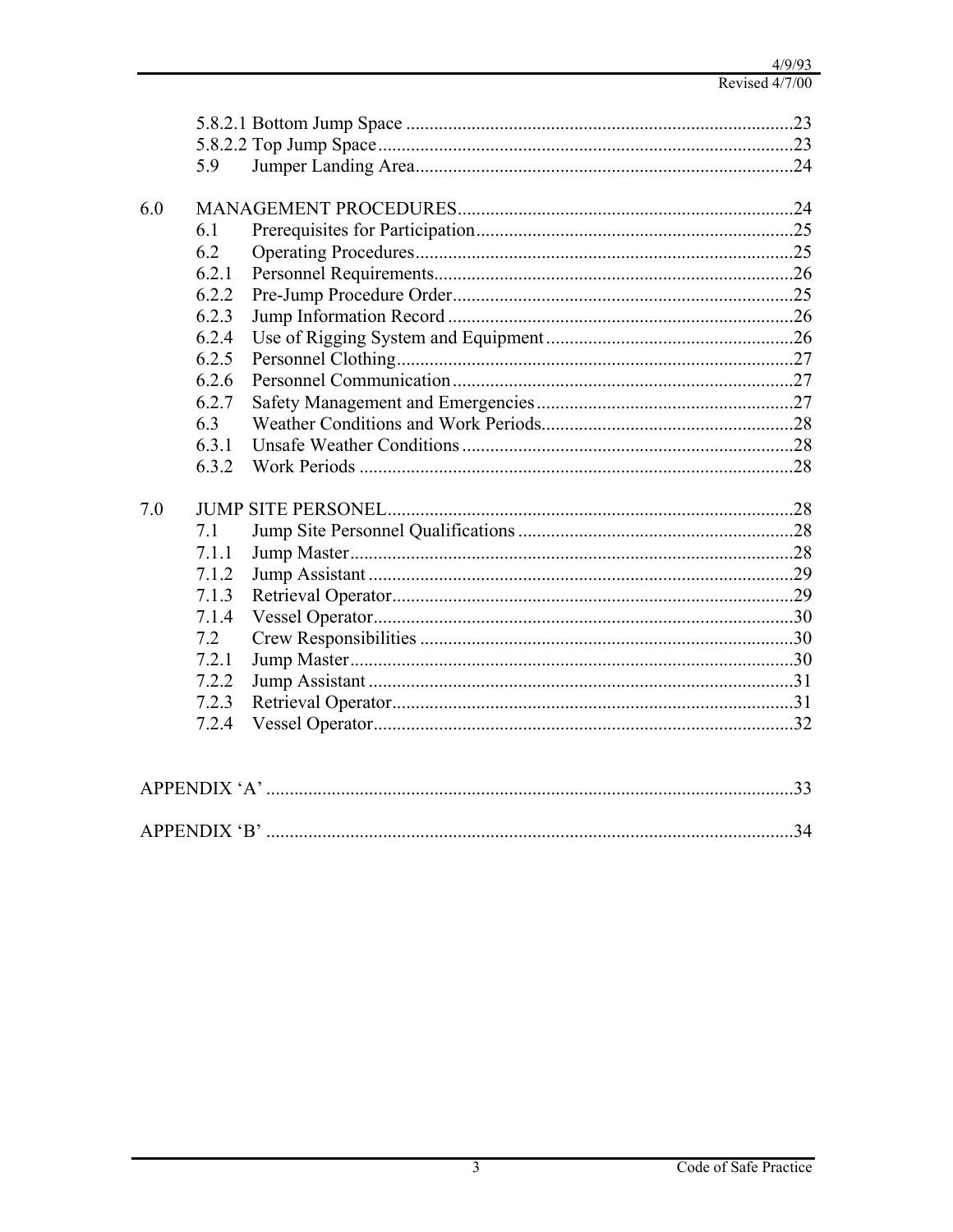#### **PART 1**

#### **1.0 EXECUTIVE SUMMARY**

The Canadian Bungee Code of Safe Practice has been constructed to be used by the Ontario Government (Ministry of Consumer and Commercial Relations) to help regulate commercial Bungee Jumping as a sport and entertainment in Ontario, through its adoption to legislation. It has also been published to guide and assist other provincial or municipal jurisdictions in Canada who whish to regulate or assist in regulating the Bungee Jumping industry.

The Code of Safe Practice outlines the requirements and guidelines for the safe conduct of Bungee Jumping. This Code of Safe Practice provides the standards on which to base the management of the inherent risks. The code itself will not control the risks involved: this depends on the compliance with the code by each and every operator and practitioner of the sport. Preparation, testing and checking of equipment precedes any operation. Similarly, proper staff selection and training are essential for the effective execution of safety procedures. Since different sites plans and jump structures will require different safety procedures and equipment, every site will require and operate according to its own Operations Manual, the required contents of which are specified in this document.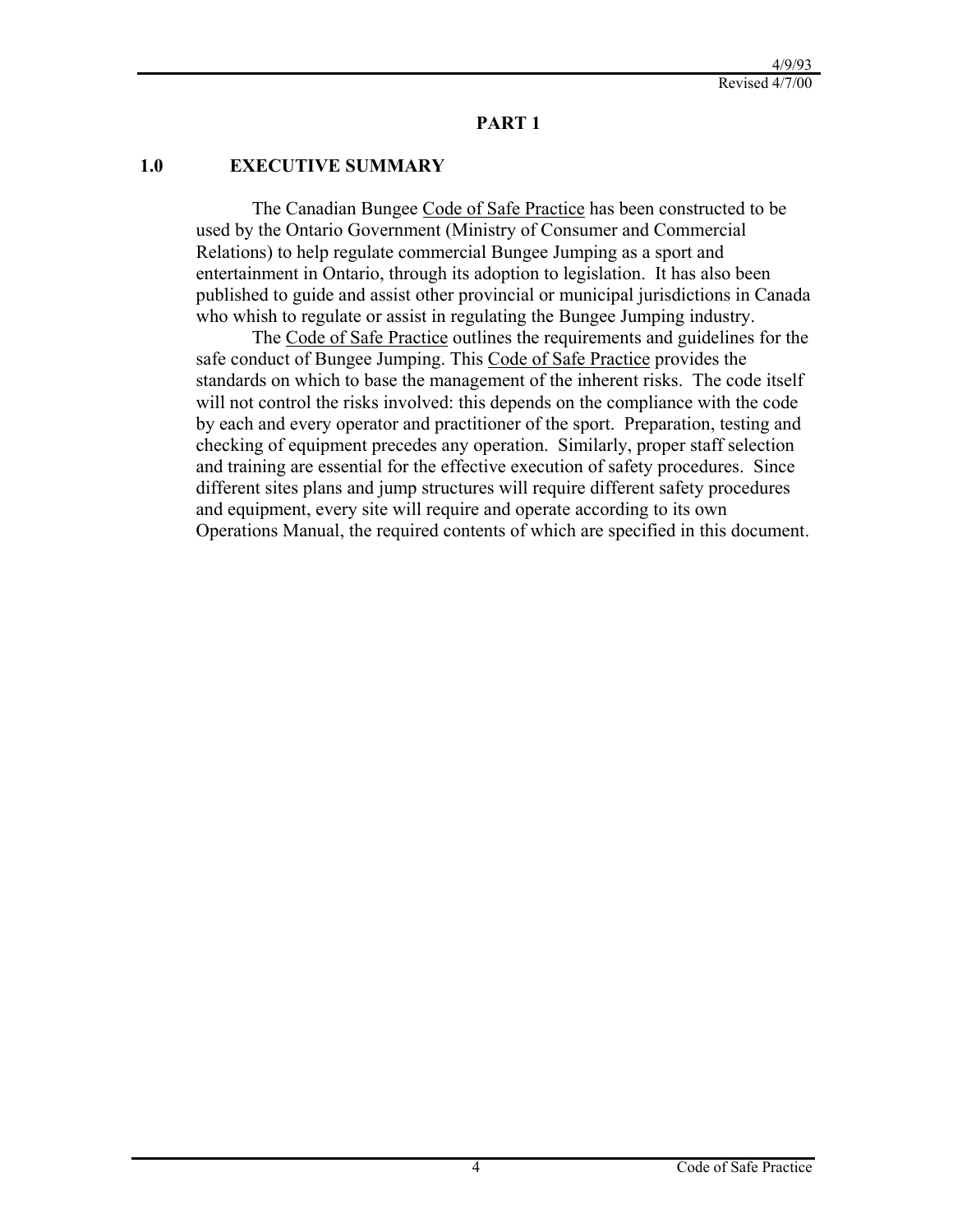## **PART 2**

#### **2.0 DEFINITIONS**

DEFINITIONS for this code are as follows:

ACCIDENT An occurrence that results in injury or causes property damage.

#### AVERAGE CORD LENGTH

The average of: (a) bungee cord system length, and (b) the maximum system length.

BINDING OF CORD Material used to hold the bungee cord threads in place.

#### BOTTOM JUMP SPACE

The bottom jump space is a box-shaped volume situated directly below the top jump space and directly above the bottom safety space. It comprises the bottom part of the jump space.

#### BOTTOM SAFETY SPACE

The Bottom Safety Space can be defined as the additional space required outside the Jump Space to create and additional margin of safety. The bottom safety space is directly below the bottom jump space.

#### BUNGEE CORD

The elastic rope to which the jumper is attached. It lengthens and shortens and thus produces the bouncing action.

#### BUNGEE CORD SYSTEM LENGTH

The total length of the unstretched bungee cord, karabiners, static line and any other components, when measured from the anchor point, up to and including the jumper.

#### **BUNGEE JUMPING**

When a person free falls from a height and the descent is limited by attachment to the bungee cord.

#### BUNGEE RIDE OR BUNGEE TYPE DEVICE

An amusement device which uses elastic rope or metal rope and springs or any other means used to create a bouncing action for the purpose of dropping a person from a height, propelling a person in a horizontal or vertical direction or any combination thereof.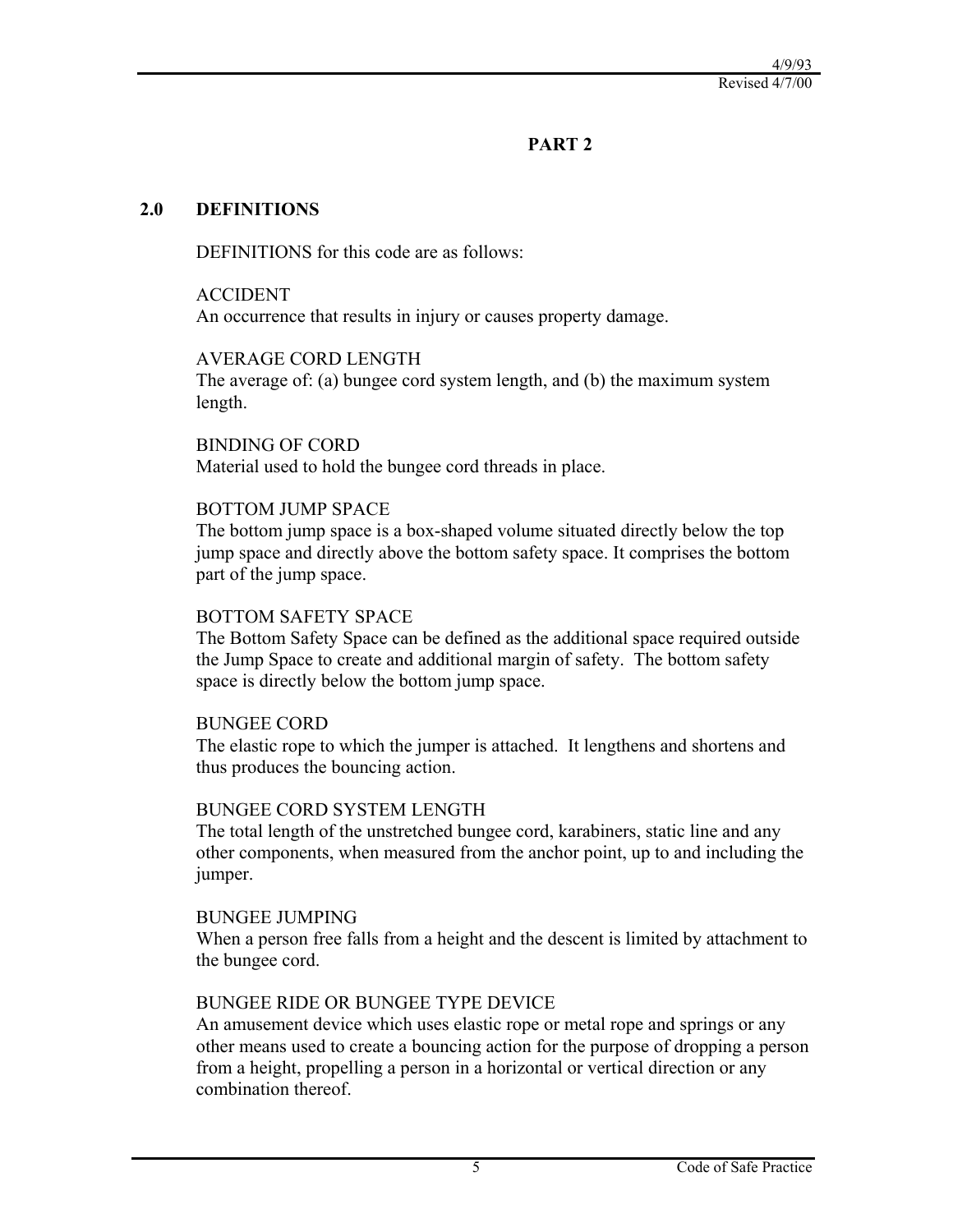#### CATAPULTING, LAUNCHING, NEGATIVE OR REVERSE JUMPING The practice of loading the bungee cord while attached to an anchored jumper. The jumper's anchor is released to propel the jumper upward.

#### CORD See Bungee Cord

#### DYNAMIC LOAD

The load placed on the bungee cord, rigging harness, etc. by the weight of the jumper while in motion.

#### DYNAMIC ROPE

Climbing rope, of Kernmantel construction, designed with limited stretch to absorb shock loads. Normally used as safety line in sport climbing.

#### ENGINEER

A professional engineer acceptable to the enforcing authority having jurisdiction.

#### FACTOR OF SAFETY

Factor of safety is the ration of the ultimate stress to the maximum stress imposed on a component.

#### FAIL SAFE

A system or design function that causes the primary system to shut down to a safe state when a fault occurs.

#### G FORCE

The unit of force equal to the gravity exerted on a body at rest.

#### **HARNESS**

An assembly to be worn by a jumper and to be attached to a bungee cord. It is designed to prevent the wearer from becoming detached from the bungee system.

#### HARNESS SYSTEM

The combination or harnesses which provides redundancy of the attachment of the bungee cord to the jumper.

#### INCIDENT

An occurrence with potential for injury or property damage.

#### JUMP ASSISTANT

A person who assists the Jump Master.

#### JUMP DECK

The controlled area from which a Bungee Jump is made, under the supervision of a Jump Master.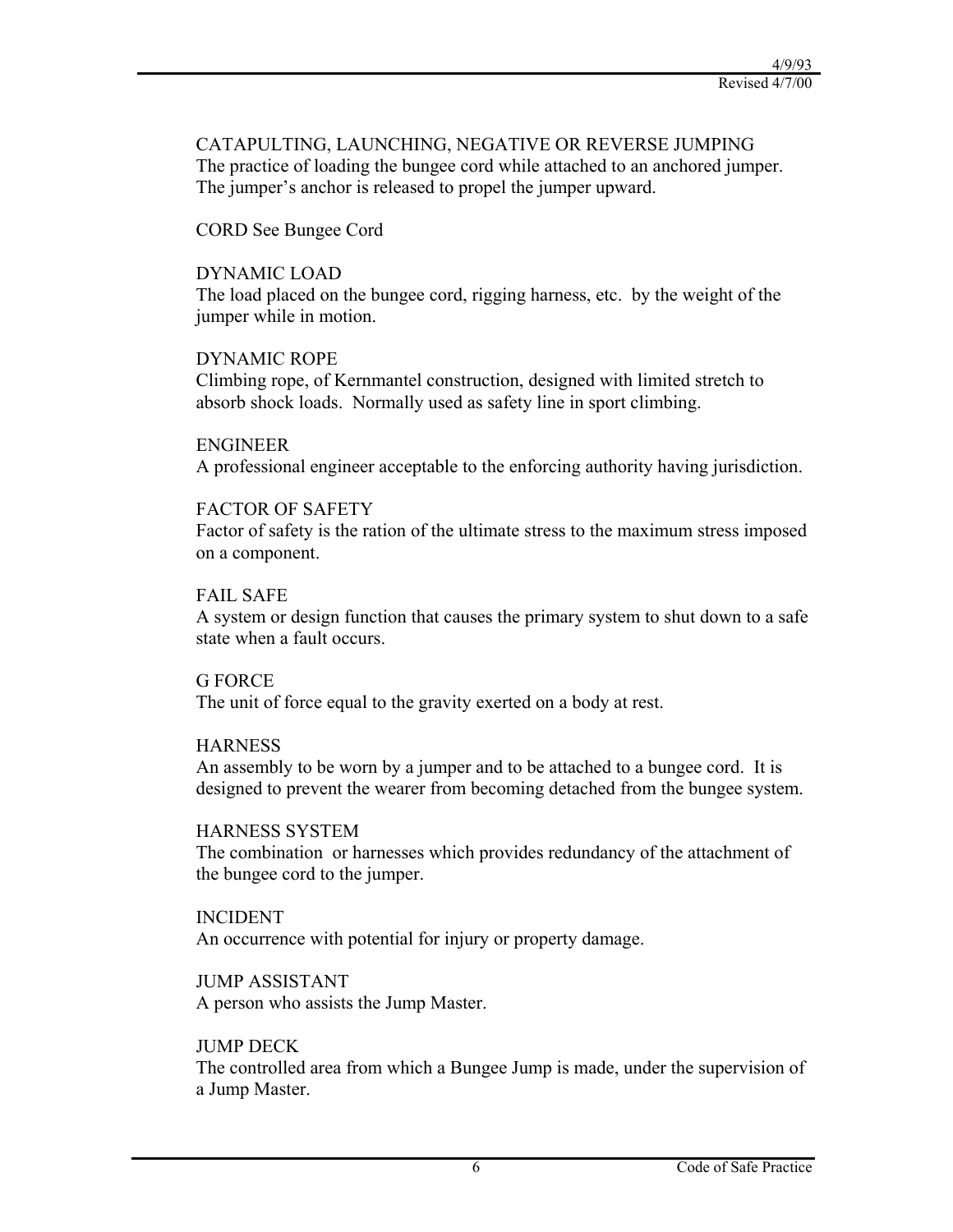#### JUMP HEIGHTS

The distance measured from the jump point to the bottom of the jump space.

#### JUMP MASTER

A person responsible for the safety and well-being of all jumpers from the time beginning at the point when the jumper enters the jump deck until the jumper is detached from the bungee cord system.

#### JUMP POINT

The designated location from which a jumper leaves the jump deck.

#### JUMP SITE

The area approved and designated to conduct the activity of bungee jumping.

#### JUMP SPACE

The space bounded by the maximum range of movements of the jumper or any part of the jumper. It's dimensions are designed to provide enough area for a jump taking any direction plus an additional 20% safety area on the sides and top.

#### **JUMPER**

The person who falls or jumps from a height attached to a bungee cord or is propelled or moved on a bungee ride or bungee type device.

#### JUMPER WEIGHT

The weight of the jumper only, as determined by the measurement taken on a scale, calibrated to a National Standard.

#### LANDING AREA

The separated area where the jumper is retrieved at the end of the jump.

#### LOG BOOK

A collection of bound pages numbered in sequential order, used to record all required data.

#### MAXIMUM BUNGEE CORD SYSTEM LENGTH

The measurement of the theoretical designed maximum stretched length of a bungee cord system length, when used in the weight envelope for which it was designed.

#### MIL-SPEC BUNGEE CORD

Manufactured according to U.S.A. military specifications, rubber is loaded before being sheathed in a cotton and nylon combination. A mil-spec bungee cord is comprised of several of these smaller cords bound together.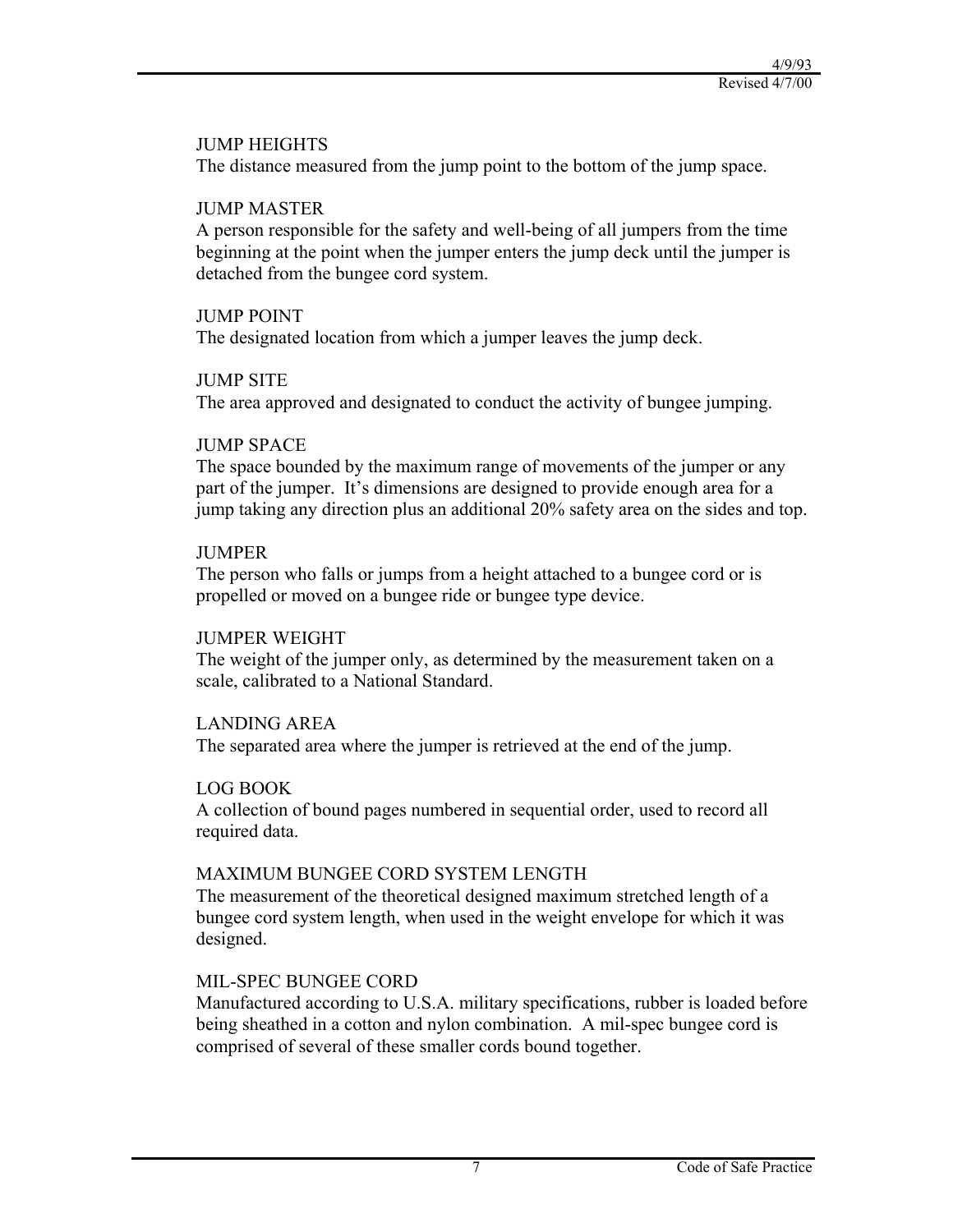#### PERSONAL LOG BOOK

A written log held by Jump Masters, Jump Assistants, and Retrieval Operators, recording all jumps performed or dispatched.

#### **PERSONNEL**

Any worker involved in a bungee jumping operation.

#### PREPARATION AREA

The area separated from the jump point where the jumper is prepared, harnessed and briefed for jumping.

#### RIGGING EQUIPMENT

The bungee cord plus any webbing or rope, karabiners, shackles and pulleys connected in line to the bungee cord which is anchored to the jump structure and attached to the jumper.

#### RIGGING SYSTEM

The manner in which the assembly of rigging equipment is used for bungee jumping.

#### SAFE WORKING LOAD (SWL)

The maximum rated load as determined by the designer and verified by a professional engineer which can be safely handled under specified conditions. SWL shall also incorporate dynamic and ambient loads on to the jump deck and its' support system.

#### SAFETY HARNESS

An assembly worn by all jump site personnel working at height. It is designed to be attached to a safety line to prevent the wearer from falling.

#### SAFETY LINE

A line used to connect a safety harness or belt to an anchor point.

#### SAFETY SPACE

An additional space extending beyond the bottom of the jump space.

#### SANDBAGGING

The practice of loading excess weight to a jumper with the intent of releasing the excess weight during the course of the jump, thus gaining extra momentum on the rebound.

#### SET UP

The assembling of the material and equipment to create a jump site.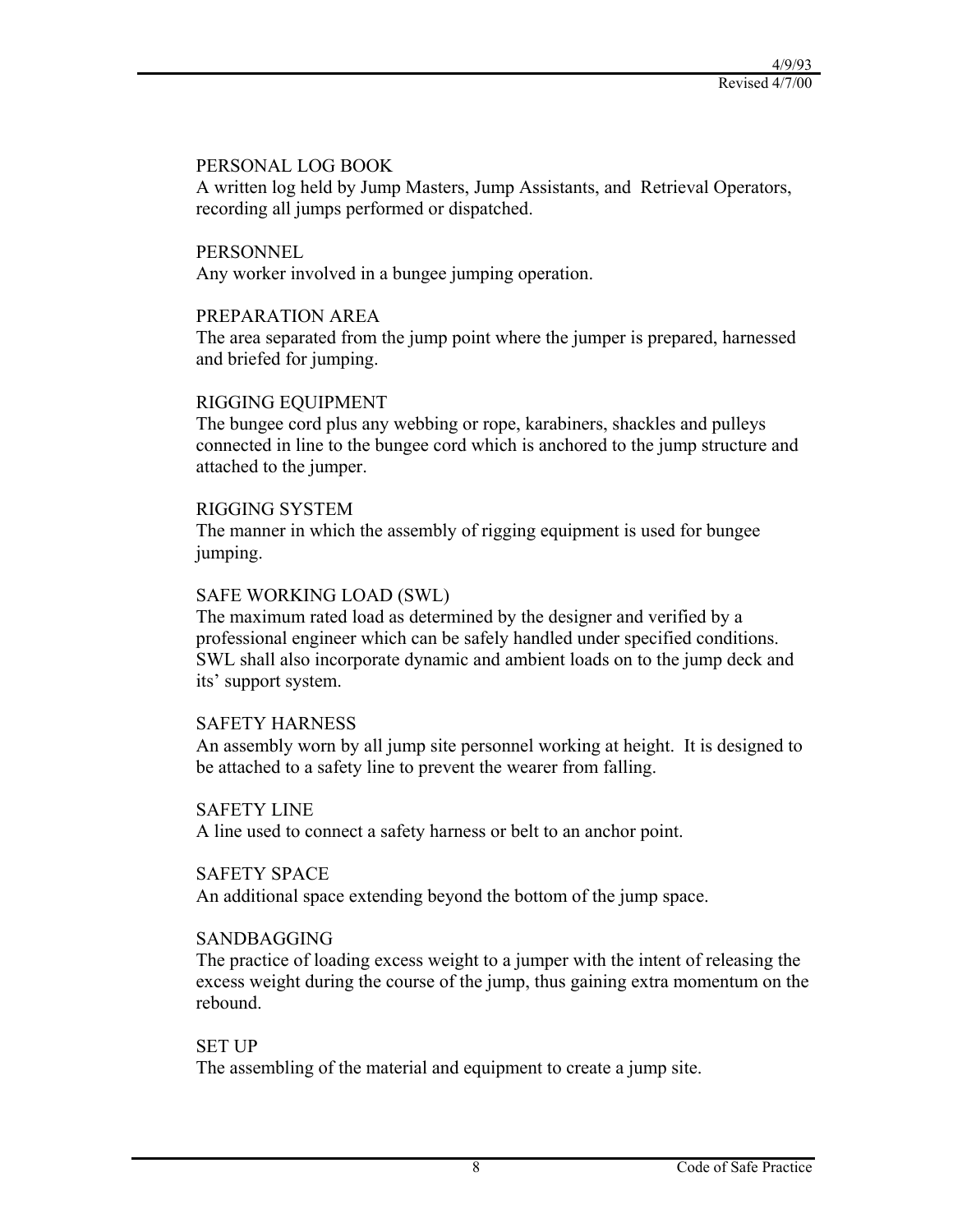#### SITE MANAGER

The person designated as having administrative control over the jump site.

## SLING

Single or double looped construction of tubular webbing or tape, designed for attachments.

## STATIC LINE

A length of Static Rope that may be incorporated in series with the Bungee Cord in the rigging system.

STATIC ROPE Non-dynamic climbing rope of Kernmantel construction.

## TANDEM, MULTIPLE, OR DOUBLE JUMPING

The practice of two(2) or more jumpers harnessed together and to the bungee cord while jumping simultaneously from the same jump deck.

## TOP **JUMP SPACE**

The top jump space is a pyramid-shaped volume situated directly above the bottom jump space.

## **3.0 FUNDAMENTAL PRINCIPLES**

## **3.1 Introduction**

This code applies to any amusement device which uses elastic rope or metal rope and springs or any other means used to create a bouncing action for the purpose of dropping a person from a height, propelling a person in a horizontal or vertical direction or any combination thereof.

## **3.2 Competence**

In the context of this document, the principle of competence can be defined as the use or employment of a piece of equipment or a person that is capable of performing the desired task in a safe manner.

With respect to equipment, competence is satisfied when the minimum standards which ensure its capability for both normal use and for all anticipated extreme conditions of use, with an appropriate factor of safety, is met.

With respect to performing tasks and procedures, competence is satisfied when they are assigned only to personnel with the necessary knowledge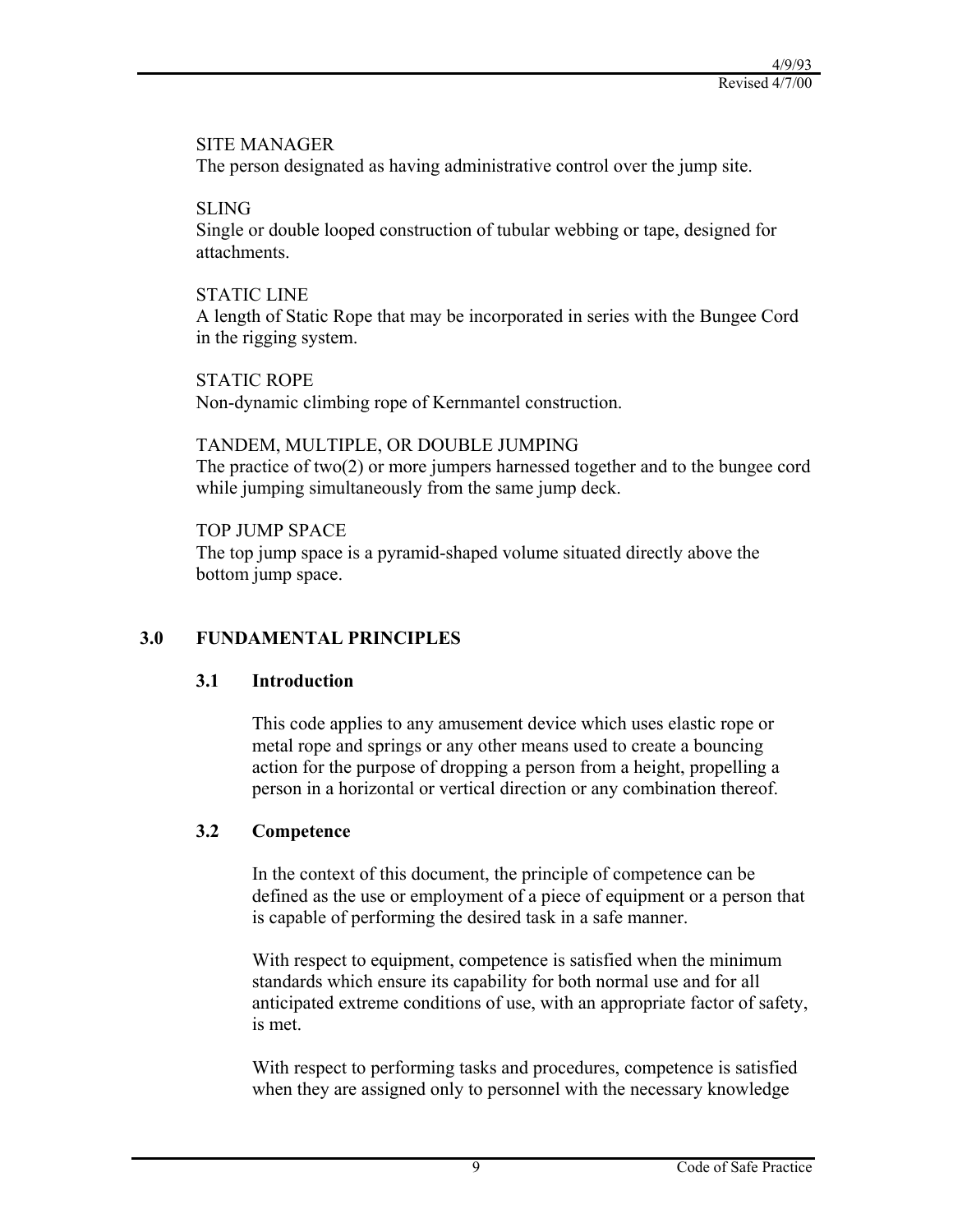and ability to perform them. Competence is acquired when a person performs the procedure a certain number of times and demonstrate that they understand the importance and reasoning behind the procedure being carried out. The logic used here is that once an reasonable person has performed the duty or procedure a certain number of times, they become competent in performing that duty.

## **3.3 Redundancy**

The principle of redundancy applies to equipment and procedures. With respect to equipment, redundancy is applied where the failure of a component in a system could cause an accident or incident, by backing-up that component with a second similar component in parallel with the first. If the primary component fails, the second component takes over to prevent the accident or incident.

With respect to procedures, redundancy takes the form of checks and double checks. There is potential for mistakes on all procedures, therefore all procedures shall be rechecked by a different person. For example, when a jumper is attached to a bungee cord, the linkage to the jumper is performed by a competent worker and then rechecked by a second competent worker.

#### **3.4 Design Requirements**

All bungee rides or bungee type devices shall be constructed so that they are not portable. These devices shall be permanently anchored and affixed to the location of operation by means acceptable to the Director.

#### **4.0 Equipment**

#### **4.1 Jump Deck**

- 1) The jump deck design shall be certified by a professional engineer to be capable of carrying SWL with a minimum factor of safety of five (5).
- 2) The jump deck must be used in a manner approved by a professional engineer.
- 3) The jump deck shall have a slip resistant floor surface.
- 4) The jump deck must be designed to ensure that the Jump Master can have an unobstructed view of the jumper at all times during the jump until recovery.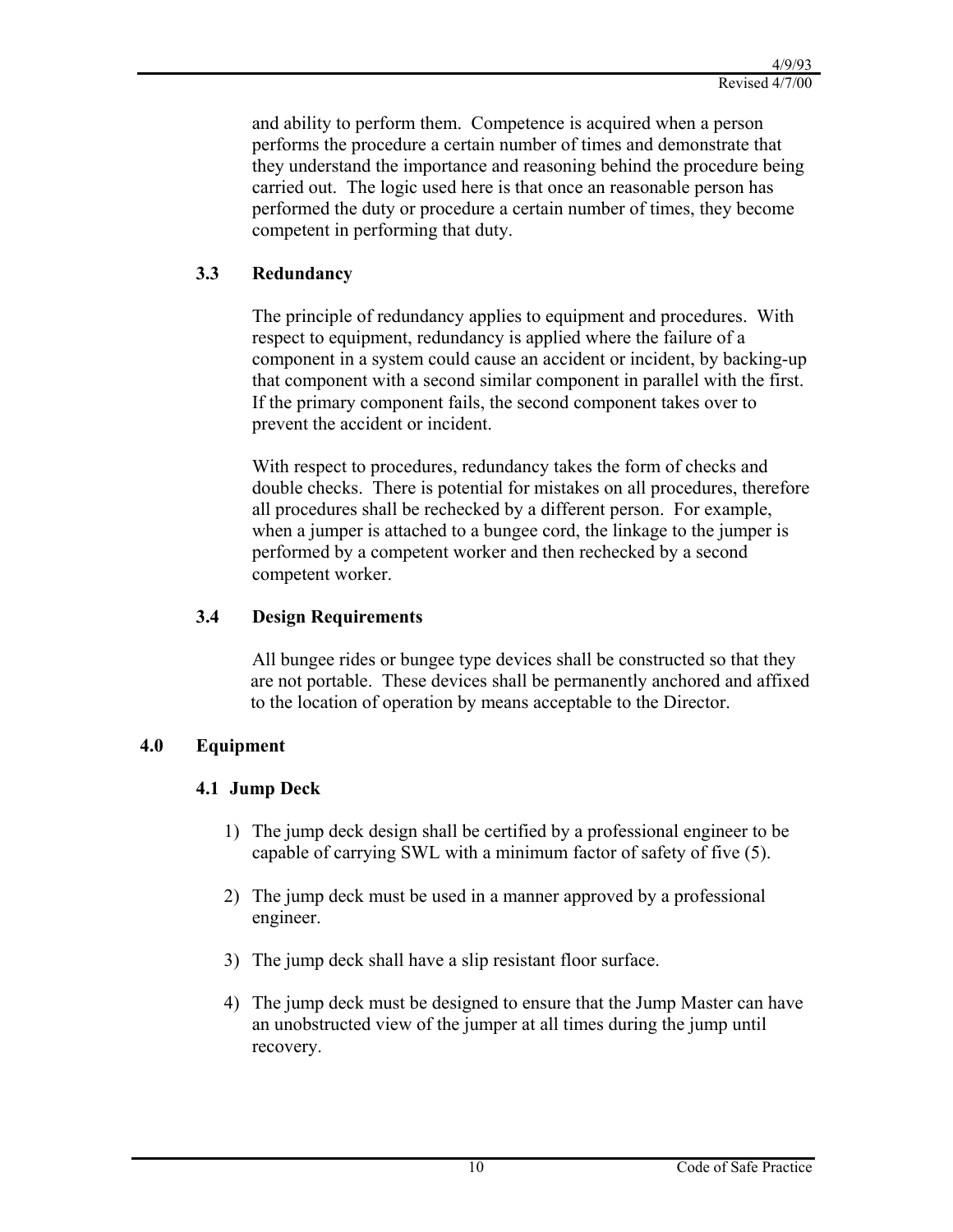- 5) The jump deck shall have anchor points, cables or rails for safety lines, designed and placed to facilitate the unrestricted movement of personnel while performing procedures. The number of anchor points, cables or rails shall be the same as the maximum number of people permitted on the jump deck.
- 6) The jump deck shall have sufficient space to perform all procedures for the number of persons permitted on the deck. This space shall at least accommodate the Jump Master, the Jump Assistant and the jumper.
- 7) There shall be a self closing gate with an automatic positive lock system separating the jump point from the jump deck to prevent an inadvertent jump or fall. There shall be a gate/barrier separating the jump deck from the structure to prevent inadvertent entry onto the jump deck.
- 8) Access and platform walkways, entranceways, stairways, ladders, handrails, etc. shall meet minimum local building codes for public access.
- 9) Railings shall be present on both sides of the jump point to allow for the jumper to hold on to during the final stages preceding the jump.
- 10) A toe board of at least 10 cm in height shall surround the flooring where it meets the edge of the jump deck, except in the vicinity of the jump point.
- 11) The jump deck must be equipped with a wind speed and direction indicator.
- 12) The jump deck shall have a conspicuously posted sign or marking indicating Safe Working Loads in kgs.

## **4.2 Rigging System**

- 1) All rigging equipment and all aspects of a rigging system shall conform to the fundamental principals explained in section 3.0.
- 2) There shall be an alternative procedure of jumper retrieval should the primary system fail. This procedure shall be outlined in the operations manual and contain the same redundant requirements as the primary system.
- 3) The rigging system must be primarily designed to lower a jumper. Where emergency rescue procedures require the jumper to be pulled back up to the jump deck, then two separate locking mechanisms (for example, an ascender) shall be used to stop and hold the jumper in one place once the applied force on the retrieval rope is removed.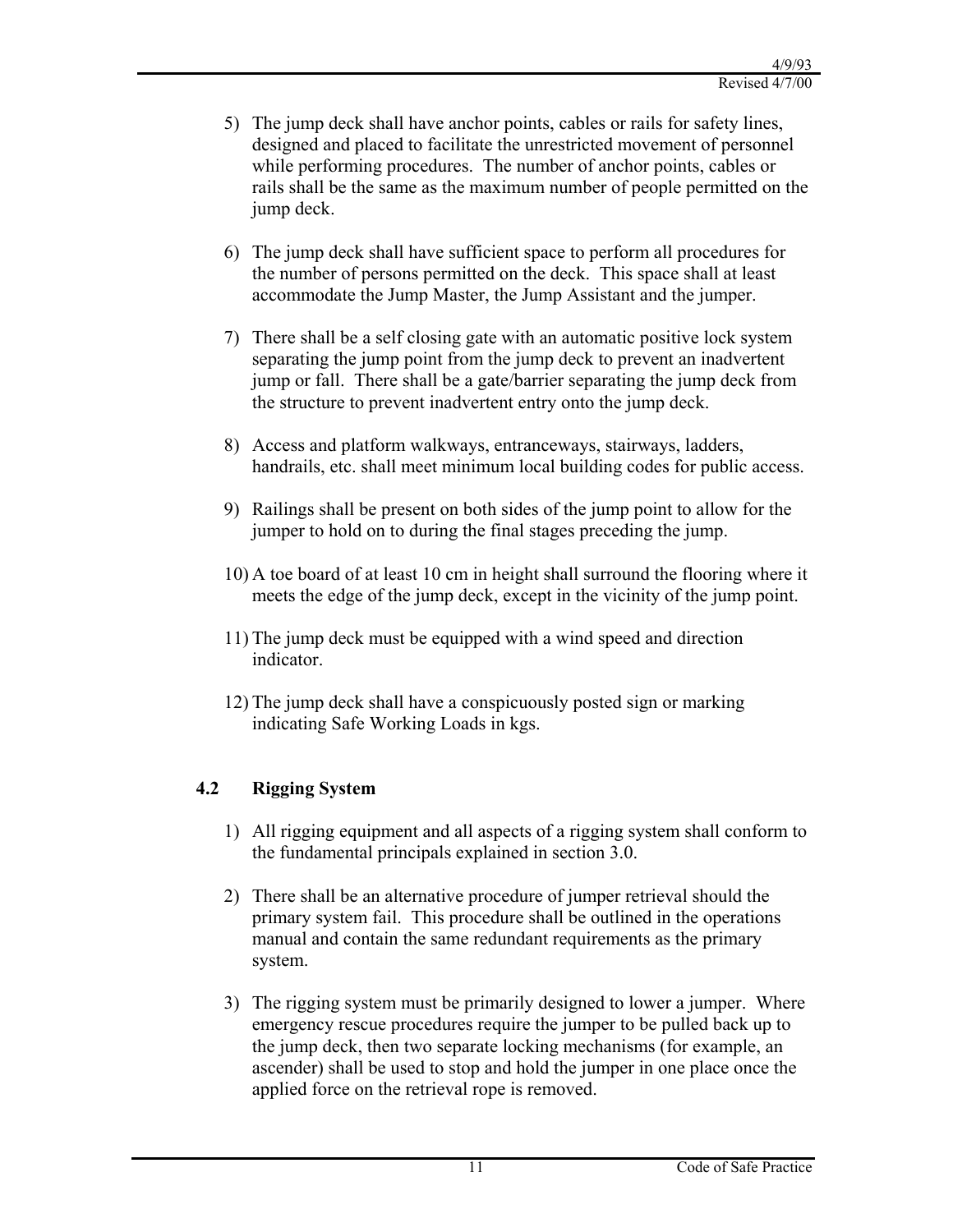- 4) The rigging system shall be designed to prevent or stop the uncontrolled movement of the system should a situation arise where a person who is aiding in the operating of the system becomes unconscious or unable to perform the required duties safely.
- 5) All anchoring systems shall meet or exceed the following:
	- a) Two anchors shall be used to attach the bungee cord to the jump deck, with a minimum factor of safety of 10 for the primary anchor. Both anchors must be attached throughout the entire jump and retrieval process. Each anchor must be attached to a different load bearing point on the structure.
	- b) Where an anchor is made of wire rope, it shall have swaged ends with thimble eyes.
	- c) Where ropes are used for anchors they must be of static kernmantle construction.
	- d) Knots used on anchor ropes shall be either a double-loop figure eight or are recognized modified version thereof, followed by an overhand or fisherman's keeper knot.
- 6) All shackles shall be safety wired or cotter pinned and all screw gate karabiners shall be turned to point downwards.
- 7) The rigging system shall pass through or around the jump deck and be equipped in such a way as to eliminate damage to the rigging system and be accessible for a "hands-on" inspection by the Jump Master and/or Jump Assistant before each jump.
- 8) Pulleys must only be used to alter the direction of ropes and must not be used in the rigging system between the bungee cord and the anchor point.
- 9) All pulleys and shackles in the rigging system shall be used in parallel with a karabiner that acts as a no-load bearing backup.

## **4.2.1 Additional Requirements for Elevating Jump Decks**

- 1) The jump deck shall have overhead protection that shall not obstruct the overhead view of the personnel on the jump deck.
- 2) The jump deck in addition to a main support system shall have a secondary means of support that will be activated in the case of failure of the main support system.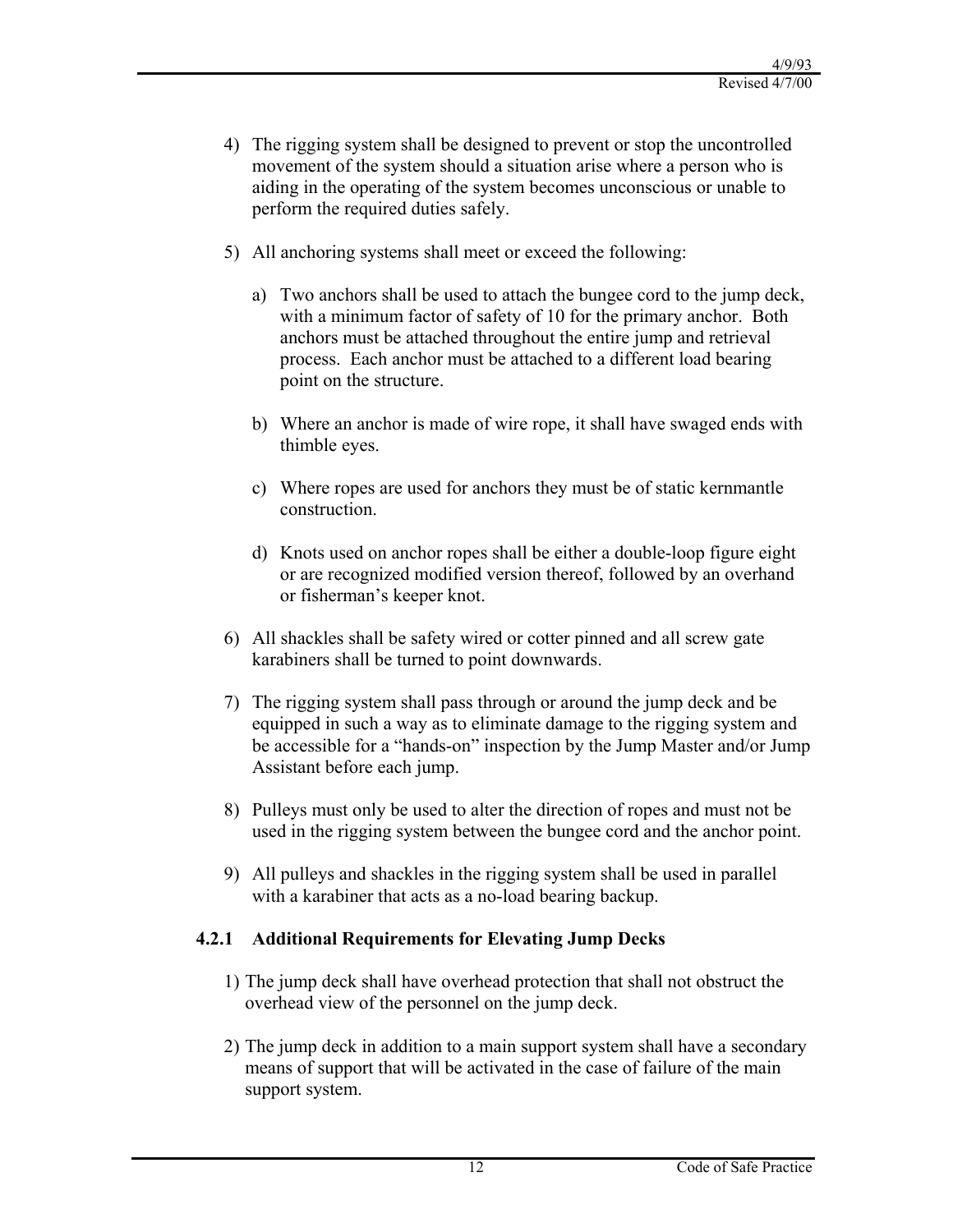3) Means shall be provided to prevent the jump deck from rotating and to limit oscillations.

## **4.3 Bungee Cords**

- 1) All bungee cords must be constructed with an non-load bearing, built-in, backup fall arrest system that ensures that the cord cannot be stretched beyond its designed limit. The minimum breaking strength of the backup fall arrest system shall be 1800 kgs.
- 2) Where multiple cords are used, they shall be entirely enclosed in a protective sheath or bound together in such a manner as to prevent the insertion of an appendage between cords. The sheath or binding shall not affect the cord's designed performance.
- 3) Where a single cord system is used, the bindings shall hold the cord threads in their designed positions. The binding shall have the characteristics of the cord itself and not affect the cords designed performance.
- 4) A copy of the bungee cord's design, manufacturing and testing data shall, upon request, be submitted to the regulating authority and shall include the following:
	- a) Conclusive Ultimate Tensile Strength testing on a representative sample to assure that the minimum factor of safety of bungee cord at any point of it's rated lifespan, considering the criteria in (c) through (f), shall not be less that five (5).
	- b) A Load Versus Elongation Curve, resulting from the aforementioned test.
	- c) Calculations of the maximum G force exerted by the cord on a jumper within the proper weight range.
	- d) Maximum allowable usage of bungee cords expressed in number of jumps.
	- e) Maximum allowable deterioration or damage to cords before they must be destroyed, including but not limited to hours of ultraviolet light exposure and percentage of broken threads.
	- f) Bungee cord use expiry date.
- 5) Any material such as "webbing" used in either of the two end attachment points of a bungee cord regardless of whether it is designed as a single or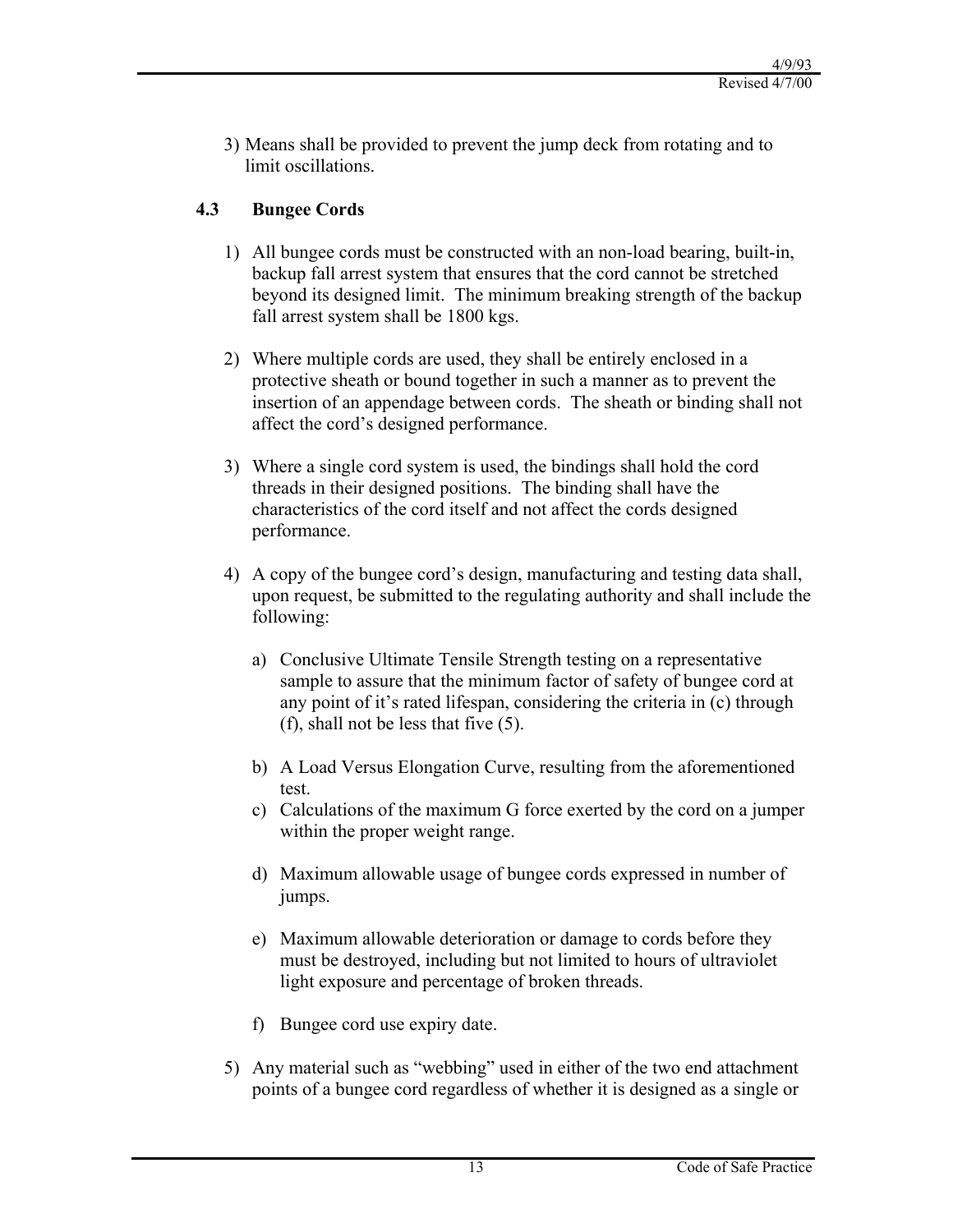multiple cord system shall have a strength of at least two (2) times the Ultimate Tensile Strength of the bungee cord. All webbing ends in the ends of the bungee cord shall be sewn together.

- 6) Where there are multiple end attachment points these must be bound with a strong and resilient sheath to create a single attachment point, thus minimizing the risk of improper attachment of the bungee cord to the jumper's harness or anchors.
- 7) All end attachment points shall be designed so as to minimize the wearing down and/or severing the rubber from friction and all end attachment points subject to wear are to be retired and destroyed when the cord is retired and destroyed.
- 8) The unloaded length of the bungee cord system to the anchor point shall be less than on half (1/2) the bungee cord-system length at full extension, when loaded to it's maximum designed load.
- 9) Where there exists the possibility of injury to a jumper from hard end attachments in the bungee cord system, the end attachment points must be covered by a secure but detachable pad.
- 10) Bungee cord shall be identified at both ends, using a designated colour scheme that identifies the allowable weight ranges for which the cord was manufactured, with the scheme being indicated in the operations manual

## **4.4 Harnessing Procedures and Specifications**

- 1) Harnesses shall be specifically designed and manufactured for mountaineering or Bungee Jumping and shall meet or exceed the standards set by Union International Alpinism Association (UIAA). Underwriter's Laboratories Incorporated or be certified by a professional engineer.
- 2) The jumper shall be secured to the bungee cord at two separate points on the jumper's body. Therefore, a jumper harness system consists of one of the following:
	- a) A full body harness with two different and separate attachment points.
	- b) A waist harness used with a shoulder harness.
	- c) An ankle harness system with a safety line to a waist harness or a full body harness.
- 3) Ankle harnesses must not allow the jumpers ankles to collide or cause bruising.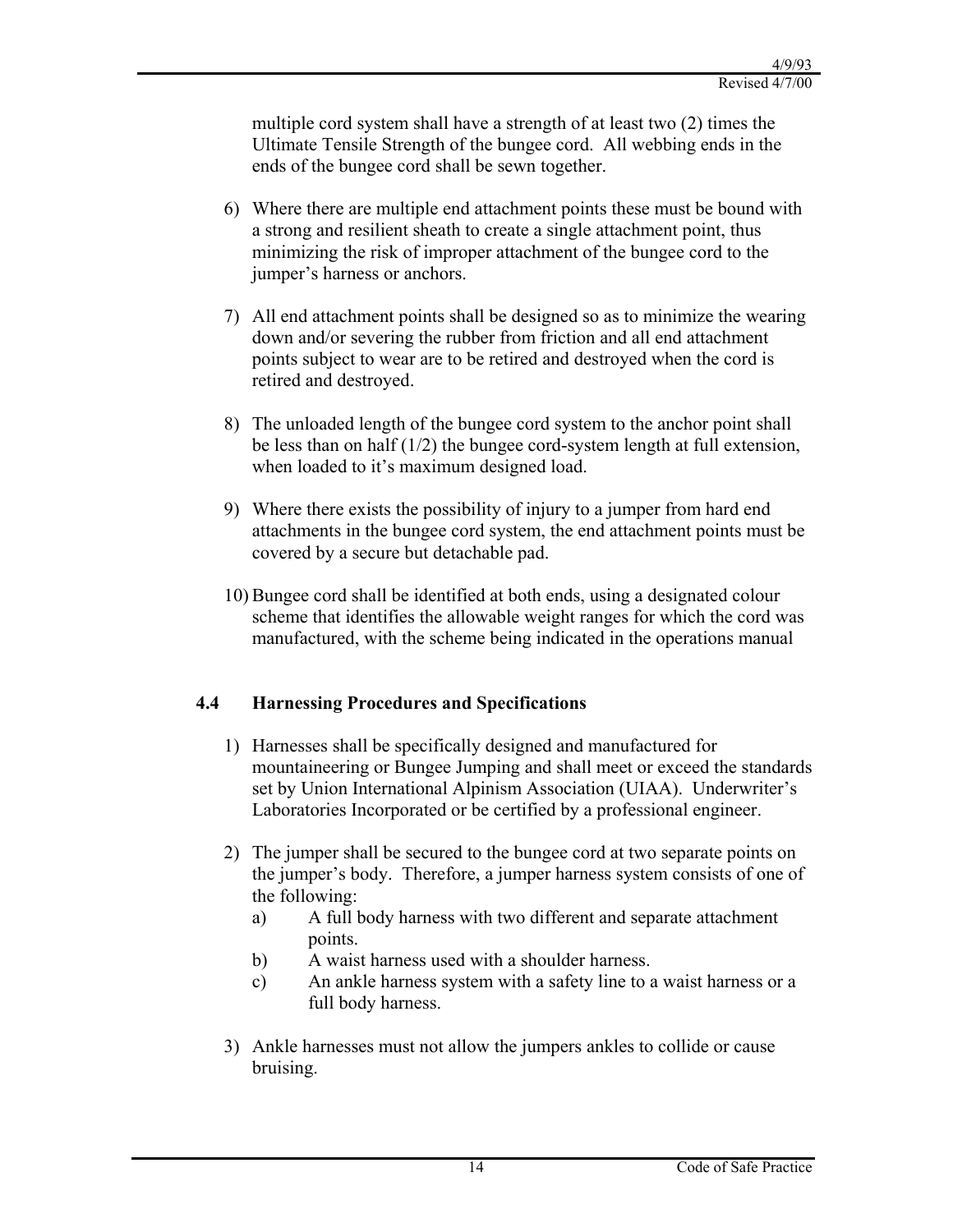- 4) The minimum breaking strength of a harness shall be the 1800 kgs.
- 5) The minimum factor of safety of a harness system shall be ten (10).
- 6) The G-force imposed on a jumper where the force of the jump is taken on the torso shall not exceed 4.5 G's. The G-force imposed on a jumper where the force of the jump is taken on the ankles shall not exceed 3.5 G's.
- 7) Harnesses shall be available to fit the range of patron sizes as specified by the manufacturer of the harness.
- 8) Safety lines shall limit a fall to 1.5 m.

## **4.5 Rigging Equipment and Hardware**

## **4.5.1 Karabiners**

- 1) Karabiners used to attach the jumper to the bungee cord or used in the rigging system shall be of the screw gate type.
- 2) Karabiners shall have a minimum breaking strength of 3000 kgs
- 3) Karabiners shall have a minimum factor of safety of ten (10).
- 4) Karabiners shall be of a size suitable for the equipment used.
- 5) All screw gate karabiners shall be installed so as to be in opposite and opposed positions.

## **4.5.2 Slings/Webbing**

- 1) All load supporting slings or webbing shall be flat tubular dynamic webbing or the equivalent.
- 2) Slings or webbing shall have a minimum breaking strength of 1800 kgs.
- 3) Slings or webbing shall have a minimum factor of safety of ten (10).
- 4) Ends of webbing used for slings shall be sewn together.

## **4.5.3 Ropes**

- 1) Ropes used in anchoring and/or lowering the jumper shall:
	- a) be of static kernmantle construction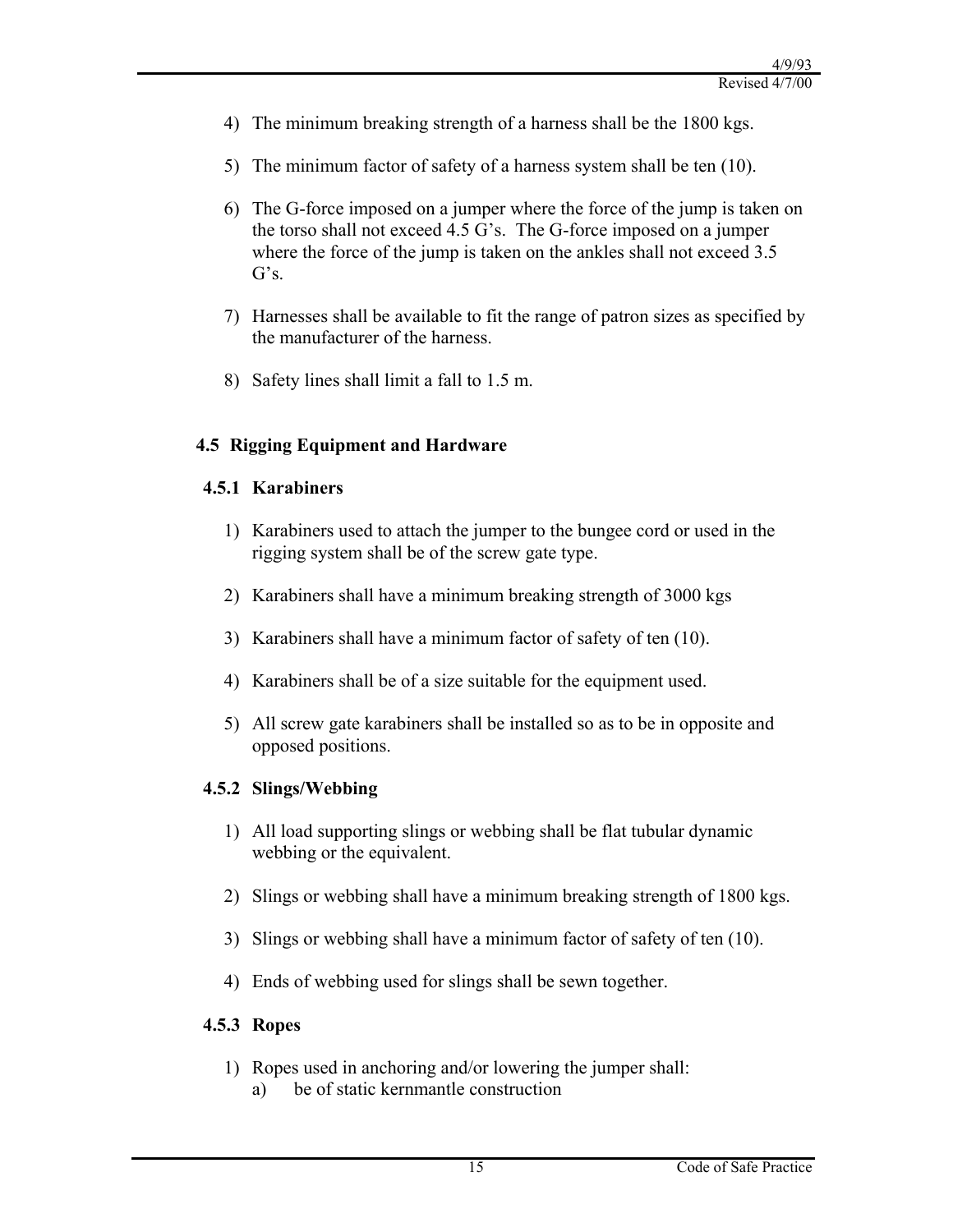- b) have a minimum breaking strength of 2700 kgs
- c) have a minimum factor of safety of ten (10)
- 2) Ropes used for safety lines and on rigging systems without a bungee cord where a person may be subjected to shock loading shall:
	- a) be of dynamic kernmantel construction
	- b) have a minimum breaking strength of 1800 kgs
	- c) have a minimum factor of safety of ten (10)

## **4.5.4 Pulleys/Shackles**

- 1) Pulleys and shackles shall have a minimum breaking strength of not less than 1800 kgs.
- 2) Pulleys and shackles shall have a minimum factor of safety of not less than ten  $(10)$ .
- 3) Pulleys and shackles shall be suitable as specified by their manufacturer for the size of ropes or cables being used.
- 4) Pulleys shall have a minimum diameter of not less than 10 cm.

## **4.5.5 Ascenders, Descenders, and Other Hardware**

- 1) Any piece of hardware used in the rigging system shall have a minimum breaking strength of 900 kgs.
- 2) Hardware used in the rigging system shall have a minimum factor of safety of five (5).
- 3) Where hardware in the rigging system is used to take dynamic load, it shall have a minimum breaking strength of 1800 kgs.
- 4) All "Jumars" shall be backed by 1"tubular nylon webbing which takes the load in the case of "Jumar" failure.

## **4.6 Scales**

- 1) All scales shall:
	- a) be approved by the CSA.
	- b) maintain a 5% accuracy.

## **4.7 Retrieval Vessel**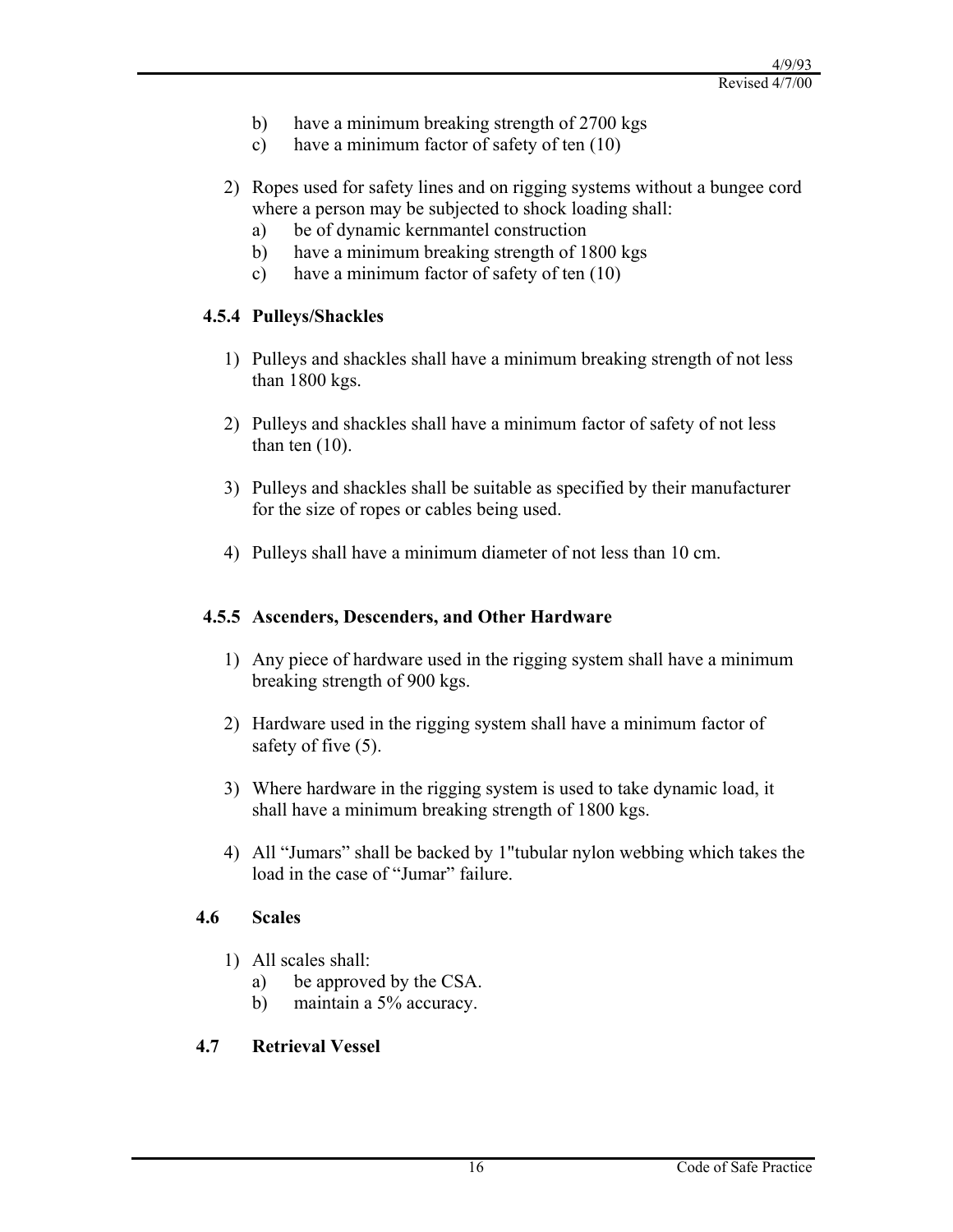- 1) The retrieval vessel shall be such that and used in such a manner so that the person being retrieved is not exposed to hard or sharp surfaces.
- 2) The retrieval vessel shall be free from water leaks.
- 3) Where a motor is used with the retrieval vessel, it shall:
	- a) be within the power range suitable for the vessel as recommended by the manufacturer
	- b) be equipped with a propeller guard
- 4) The retrieval vessel shall be equipped with the following equipment:
	- a) a spare lifejacket
	- b) a rescue pole of at least 3 m or a floating lifesaving device with a rope, to assist anyone who might be in the water.
	- c) a personal first aid kit
	- d) a replacement oar/paddle in the case of a motor failure or the loss of one of the primary oars.

## **4.8 Equipment Inspection, Testing, Maintenance and Replacement**

- 1) The jump deck, anchor points, and all equipment and operating systems shall be regularly inspected for damage and wear. The inspections shall:
	- a) be performed as specified by the equipment manufacturers and according to the frequency and methods stated in the operations manual.
	- b) as a minimum be performed prior to opening the site each day.
	- c) be recorded in a log book and kept readily available to the regulating authority.
- 2) Jumping shall cease until the damaged or worn item is repaired or replaced.
- 3) Each item shall have its own permanent individual identification or serial number. The identification shall:
	- a) not harm the material of the item.
	- b) be clearly visible to personnel during daily operations.
	- c) be recorded in the equipment log book.
- 4) All equipment shall be replaced according to the manufacturer's recommendations.
- 5) All inspections shall be undertaken by two (2) people.

## **4.8.1 Bungee Cords**

1) All bungee cords shall be inspected by a Jump Master or Jump assistant.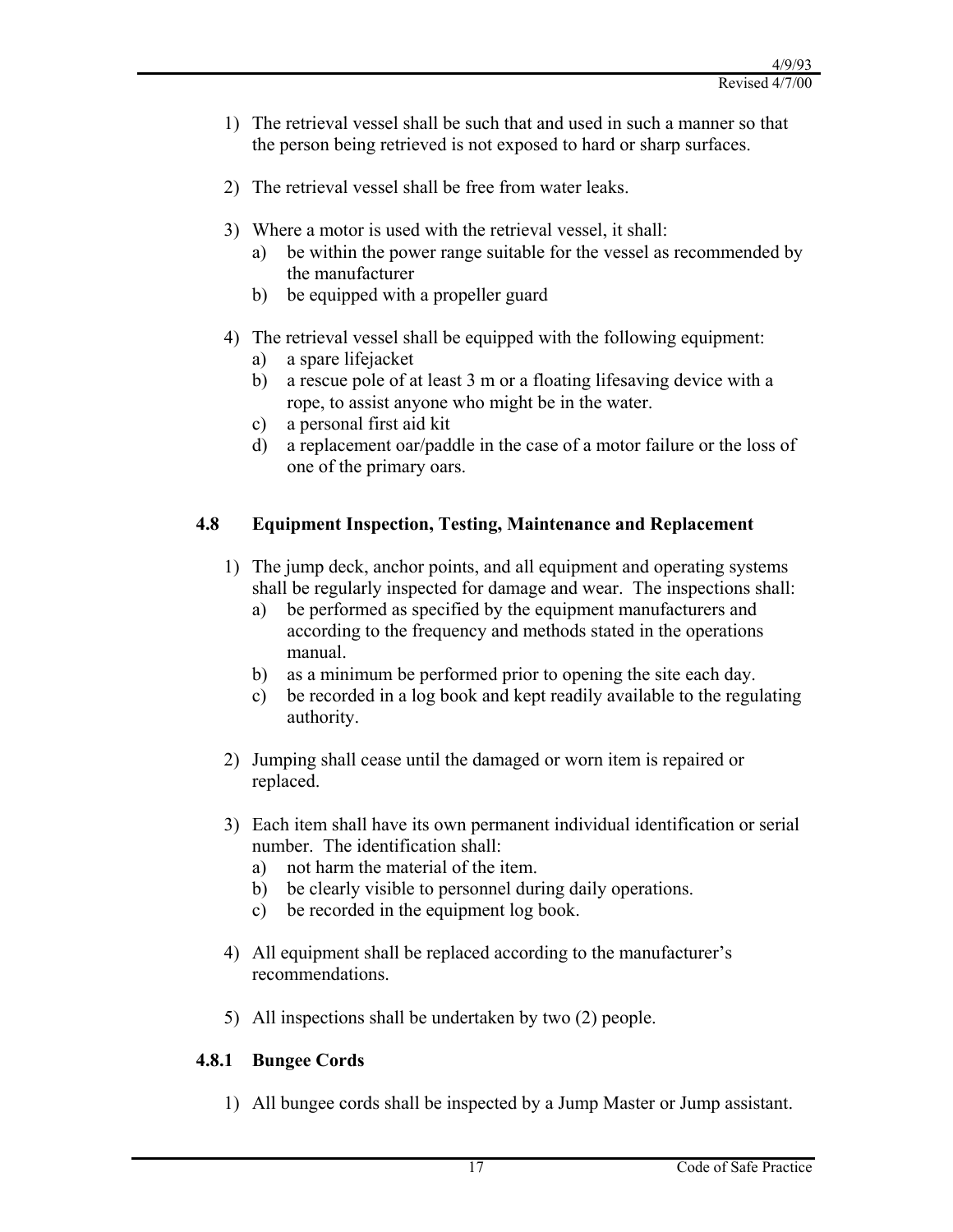All inspections shall:

- be performed as specified by the equipment manufacturers and according to the frequency and methods stated in the operations manual.
- b) as a minimum be performed prior to opening the site each day.
- c) be performed after 25 jumps.
- d) be recorded in a log book and kept readily available to the regulating authority.
- 2) The following data with regards to bungee cords shall be recorded in a log book and kept readily available to the regulating authority.
	- a) cord manufacturer.
	- b) cord lot.
	- c) cord serial number.
	- d) total allowable jumps and Ultra Violet exposure time for unsheathed cords.
- 3) Repairs to any bungee cord shall only be made according to the manufacturer's approval and recommendations.
- 4) A bungee cord shall be removed from use and destroyed (cut into lengths less than 2 m) when:
	- a) more than five (5)% of the load bearing threads are broken or damaged or they exhibit signs of deterioration.
	- b) it does not behave according to manufacturer's specifications.
	- c) it has reached the maximum usage expressed in number of jumps as specified by the manufacturer.
	- d) it exhibits any abnormalities as specified by the manufacturer.
	- e) it has been exposed to damaging or unknown chemicals or solvents.
	- f) it has been subjected to loads greater than 20% of their designated working dynamic load.
	- g) it has exceeded manufacturer's recommended total allowable Ultra Violet exposure time, expressed in number of hours.
	- h) it has exceed the bungee cord expiry date as specified by the manufacturer.

## **4.8.2 Harnesses**

- 1) All harnesses shall be inspected for damage or wear before being fitted on each jumper.
- 2) Any harness showing signs of being partially severed, serious fraying, loose stitching, less than perfect buckles, or anything which makes them unsafe for use, shall be removed from the jump site.

## **4.8.3 Hardware**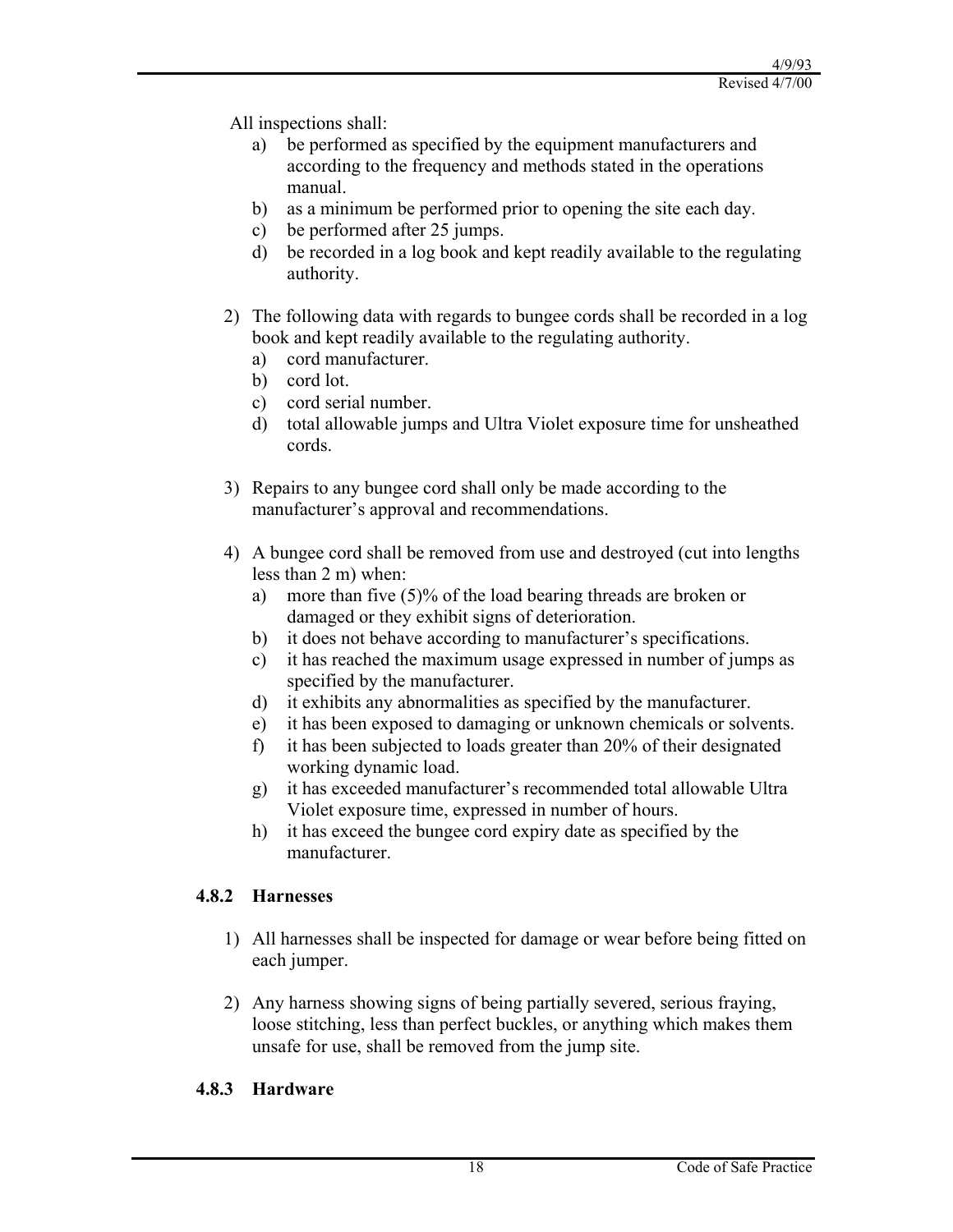- 1) Hardware shall be inspected daily. Hardware subject to abnormal loadings, being impacted against hard surfaces, or having surface damage, shall be replaced.
- 2) Karabiners shall be removed from service when the locking mechanisms fail to lock properly, the springs are worn or the locking gates deform to the point where its safe use become questionable.

## **4.8.4 Ropes, Cables and Webbing/Slings**

- 1) Ropes, cables or webbing/slings subject to an abnormal dynamic load shall be replaced.
- 2) Ropes, cables or webbing/slings shall be destroyed and replaced when they exhibit signs of excess fraying.

#### **4.9 Equipment Storage and Security**

- 1) All equipment shall be stored at the end of each day according to the manufacturer's recommendations.
- 2) All equipment shall be stored in a secure structure, under lock and key, with access to keys being limited to the Jump Master(s) and site manager(s).
- 3) All equipment shall be stored in an orderly and efficient manner.
- 4) All unserviceable equipment shall be removed from the jump site.
- 5) All persons other than jump site personnel shall be prohibited in fenced areas during the set up or break down of equipment.

## **5.0 SITE CONDITIONS and REQUIREMENTS**

All jump sites shall be permanently located as required by Clause 3.4 and are required to provide the following:

## **5.1 First Aid Equipment**

The first aid kit on the site shall contain:

- 1) A recognized manual for the administration of first aid.
- 2) The following instruments:
	- a) one (1) pair of scissors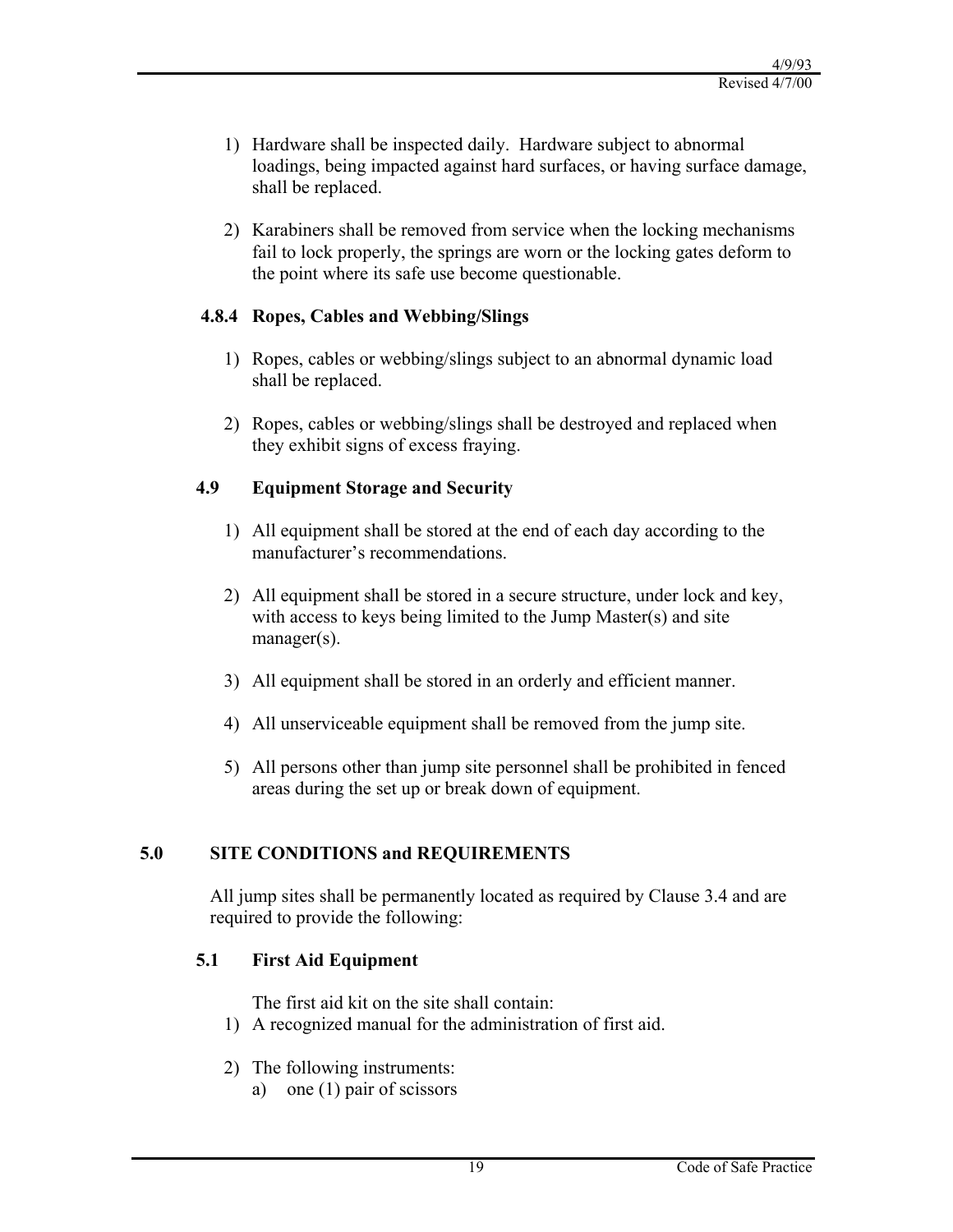- b) one (1) tweezers
- c) twelve (12) safety pins
- d) one (1) neck collar or brace suitable for immobilization
- e) one (1) spinal board of a recognized design
- f) one (1) speed splint for upper and lower extremities
- 3) The following dressings:
	- a) twenty-five (25) adhesive bandages in sterile envelopes
	- b) twenty-five (25) gauze compresses in sterile envelopes
	- c) four (4) rolls of sterilized gauze bandages
	- d) eight 8 triangular bandages
	- e) two (2) rolls of elastic bandages
	- f) four (4) pressure bandages
	- g) one (1) large trauma pressure bandage (4 inch)
	- h) ten (10) large gauze compress pads
	- i) one (1) bottle of antiseptic
- 4) In the case of a raised tower jump platform with no vehicular access, a sling suitable for lowering an unconscious patient off the platform.
- 5) A First Aid kit and Emergency equipment shall be kept in a place no more than 50 m from the jump space and must be easily accessible to any and all personnel.

## **5.2 Public Provisions**

- 1) The following must be available during hours of operation:
	- a) access to public roads.
	- b) internal access routes for emergency service vehicles.
	- c) washroom facilities.
	- d) a public address system.
	- e) telephone or radio communication to emergency services.

## **5.3 Lighting**

- 1) Where bungee jumping is to be conducted after sunset, adequate lighting of at least 500 lux shall be provided at both the jump deck, retrieval and recovery areas and along access ways from the ground level to the jump deck.
- 2) If no artificial lighting is available on the jump platform then jumping must cease ½ hour before sunset and not commence until ½ hour after sunrise.

## **5.4 Fencing**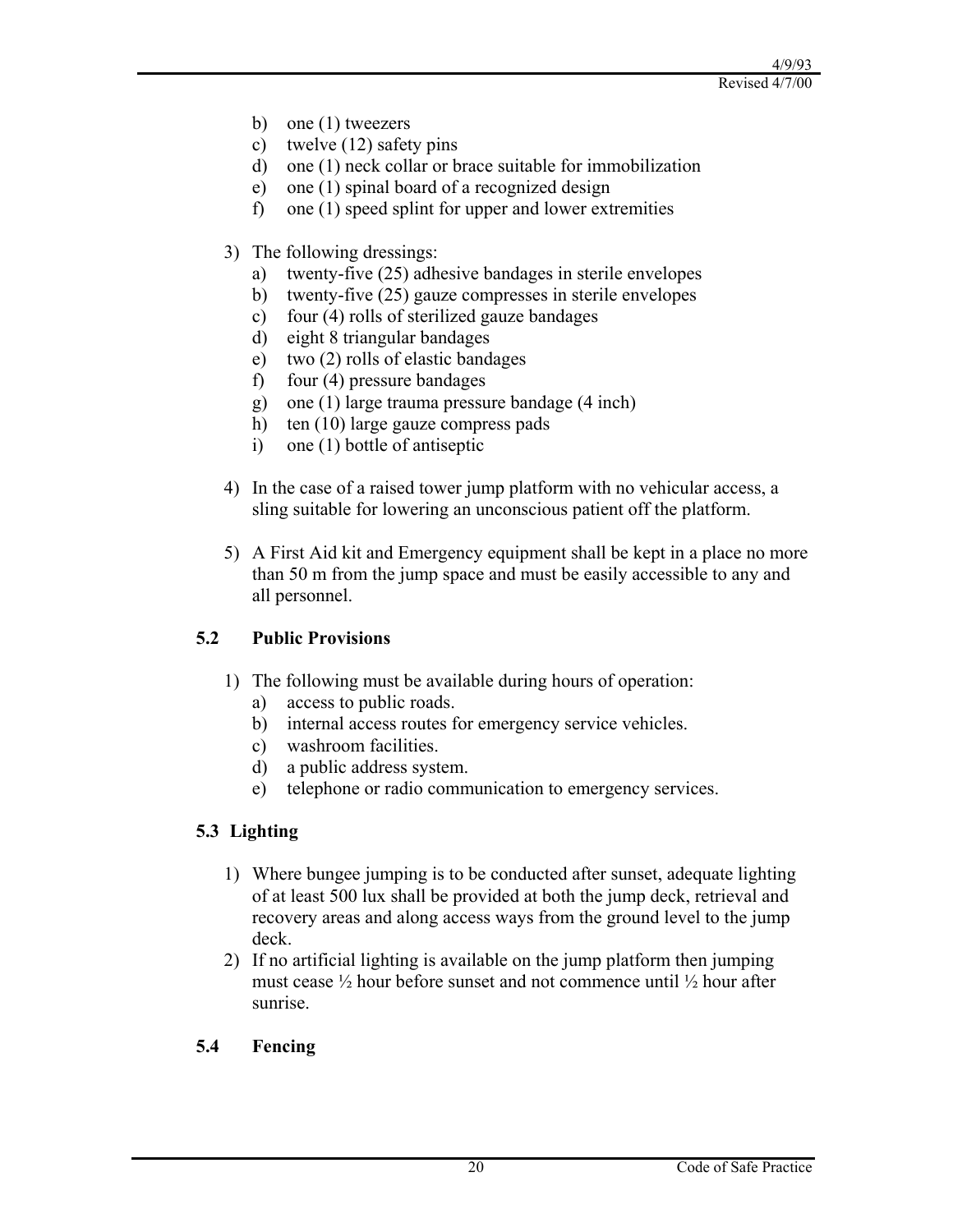- 1) Fencing at least 1.1m high shall be provided to limit access to the following areas, where the areas are not naturally sectioned off to deter public access:
	- a) the area directly below the jump space.
	- b) the jump recovery area.
	- c) the jump preparation area.
- 2) Where the jump space is over open water, harbors, or public waterways where there is access by other watercraft, the area directly below jump space shall be defined by the deployment of buoys.
- 3) To deter public access while the site is not operational fencing at least 2.4m high with a locking gate must surround the jump tower or any other area where height could be achieved by access from the ground level. This fenced area must also be accompanied by no-trespassing signs every 6m along the fence.

# **5.5 Posted Signs**

- 1) All signage shall:
	- a) be prominently displayed.
	- b) have letters not less than 2.5 cm high.
	- c) be of durable construction.
- 2) The following signage shall be posted:
	- a) a listing of the medical, weight and age restrictions for jumpers.
	- b) a warning forbidding access at the entrance to the base of the jump structure when the operation is closed.
	- c) where a jump is conducted over public waterways or where watercraft access, other than the retrieval vessel, is not restricted, a warning to other watercraft that the bungee jumping activities are in progress, shall be posted on floats at least 20m ahead of the jump space on every side of potential access.

## **5.6 Storage Facilities**

- 1) All jump sites must have proper storage facilities that provide for equipment to be stored according to the manufacturer's recommendations under lock and key.
- 2) The storage unit must be of suitable size for the amount and type of equipment being stored.

# **5.7 Rescue Equipment**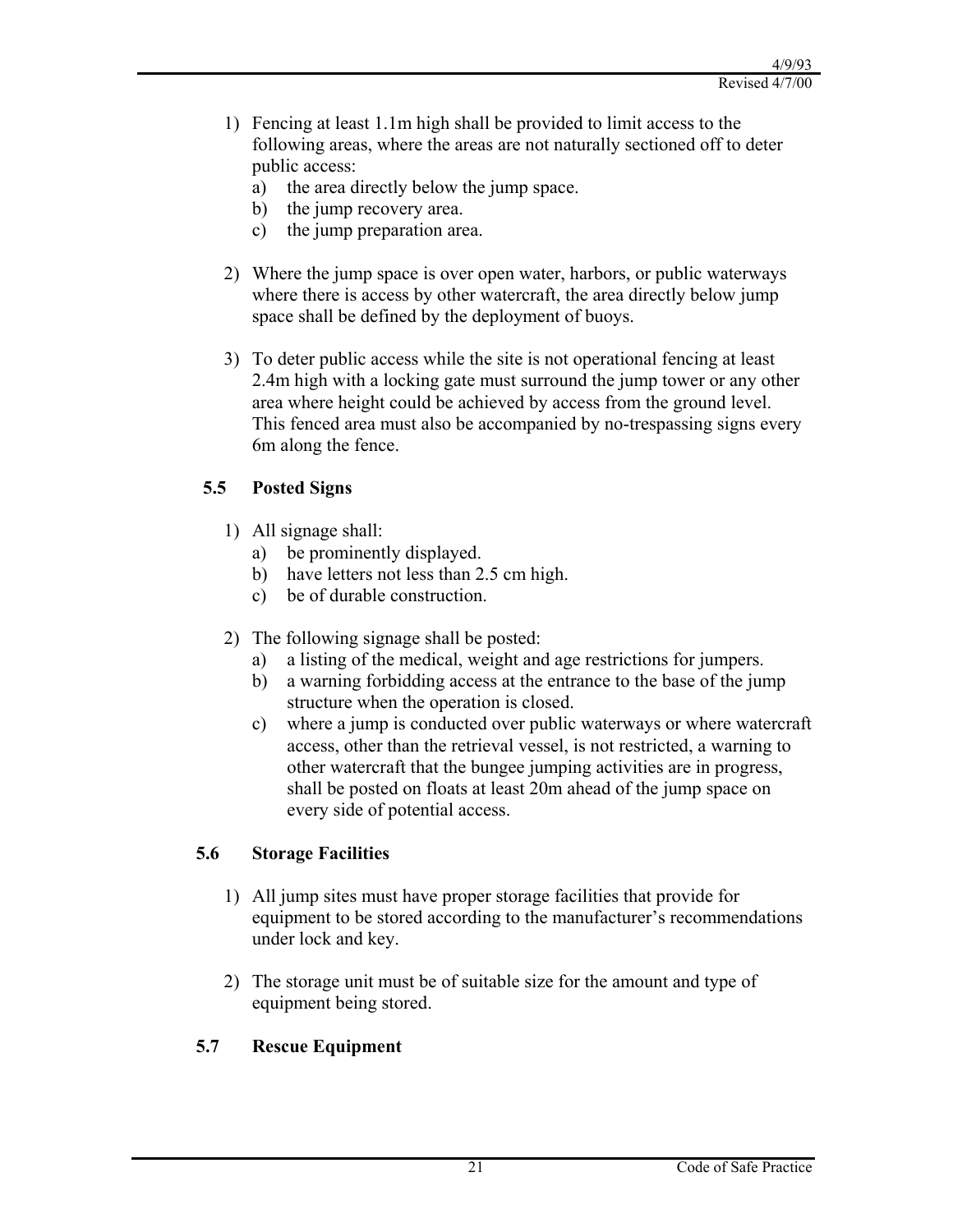- 1) The following rescue equipment must be present on the jump deck while jumping is taking place:
	- a) a sharp knife with at least a 10 cm blade.
	- b) two (2) ropes at least 3 m longer than the distance from the jump deck to the water when anchored at the top, that is suitable for raveling. The rapel line must be anchored at all times and be available for quick deployment in an emergency situation.
	- c) two (2) descending devices, one to be carried on the Jump Masters harness, at all times and the second to be pre-attached to the rapel line.
	- d) two (2) extra karabiners attached to Jump Masters harness.
	- e) any other equipment that is required for emergency rescue procedures at a jump site as stated in the jump site operating manual.
- 2) The following rescue equipment must be present at a location no more than one (1) minute from the boundary of the jump space while jumping is taking place:
	- a) a sharp knife with at least a 10 cm blade.
	- b) one (1) spinal board.
	- c) one (1) neck brace.
	- d) three (3) triangular bandages.
	- e) one (1) personal first aid kit.
	- f) any other equipment that is required for emergency rescue procedures at a jump site as stated in the jump site operating manual.

## **5.8 Jump Spaces and Safety Spaces**

(For clarification of this section refer to Appendix A)

- 1) A jump which leaves the jump space shall be recorded as an incident and jumping stopped until the cause of the incident is determined and corrected.
- 2) The jump space and safety space shall be free of spectators at all times.
- 3) The jump space and safety space shall be free of any equipment or personnel from the point in time when a jumper is being moved from the jump deck to the jump point until the jumper stops rebounding.
- 4) The clearance between a bungee jumping operation and electrical power lines shall be in accordance with the requirements established by the authority having jurisdiction.
- 5) The bottom safety space must be composed of water in accordance with this section.

## **5.8.1 Bottom Safety Space**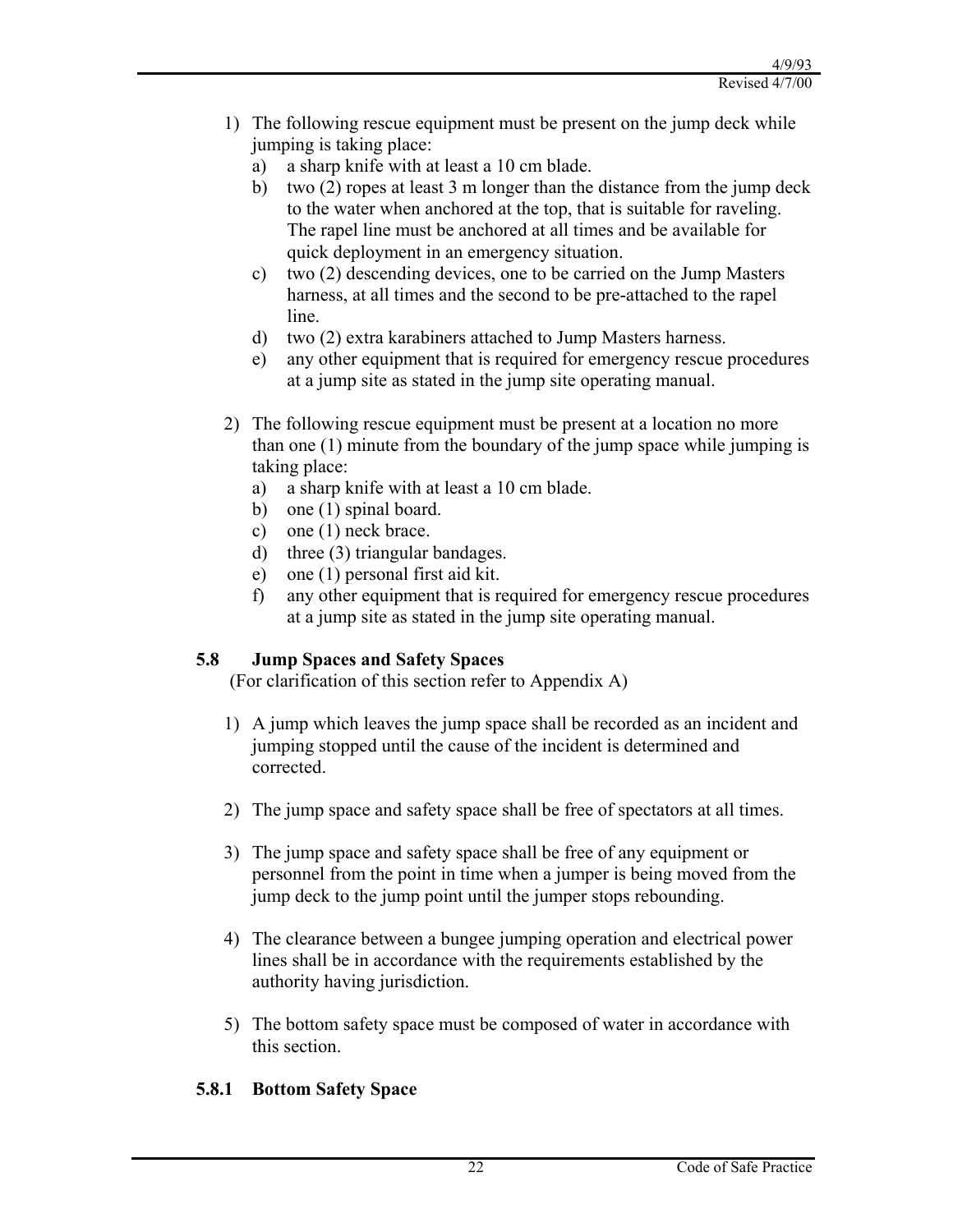- 1) Where water is used as part of the jump space, the following shall apply:
	- a) water must cover the bottom dimensions of the entire jump space.
	- b) an area with dimensions equal to 75% of the length and width of the bottom jump space and centered longitudinally and laterally under the jump space, shall have a water depth of 8% of the jump height with minimum of 4 m.
	- c) the water must be suitable for human immersion as determined by municipal standards on bacteria levels.
	- d) a means shall be provided to prevent debris and solid objects from entering the safety space.
- 2) Where the water is **not** used as part of the jump space, the following shall apply:
	- a) the depth of the bottom of the safety space shall be measured from top of the low water mark.
	- b) the depth of the bottom safety space shall be no less than 20% of the jump height and a minimum of 7 m.
	- c) The water shall cover the bottom dimensions of the entire jump space and shall be no less than 6m x7 m and capable of absorbing the impact forces of a fall. The pool shall be centered in the middle of the bottom safety space.
	- d) where a pool is used the water depth shall be no less than 8% of the jump height and minimum of 3 m.

## **5.8.2 Jump Space**

- 1) The dimensions of the jumps space shall be determined by adding the top jump space onto the bottom jump space and centering the entire volume at a arbitrary point halfway between the anchor point of the bungee cord system and the jump point:
- 2) The depth of the jump space shall be not less than the maximum bungee cord system length.

## **5.8.2.1 Bottom Jump Space**

- 1) The depth of the bottom jump space shall be equal to the average cord length where depth is measured upwards from the top of the bottom safety space.
- 2) The width of the bottom jump space shall be equal to 50% of the maximum bungee cord system length.
- 3) The lateral dimension of the bottom jump space shall be equivalent to 200% of the bungee cord system length.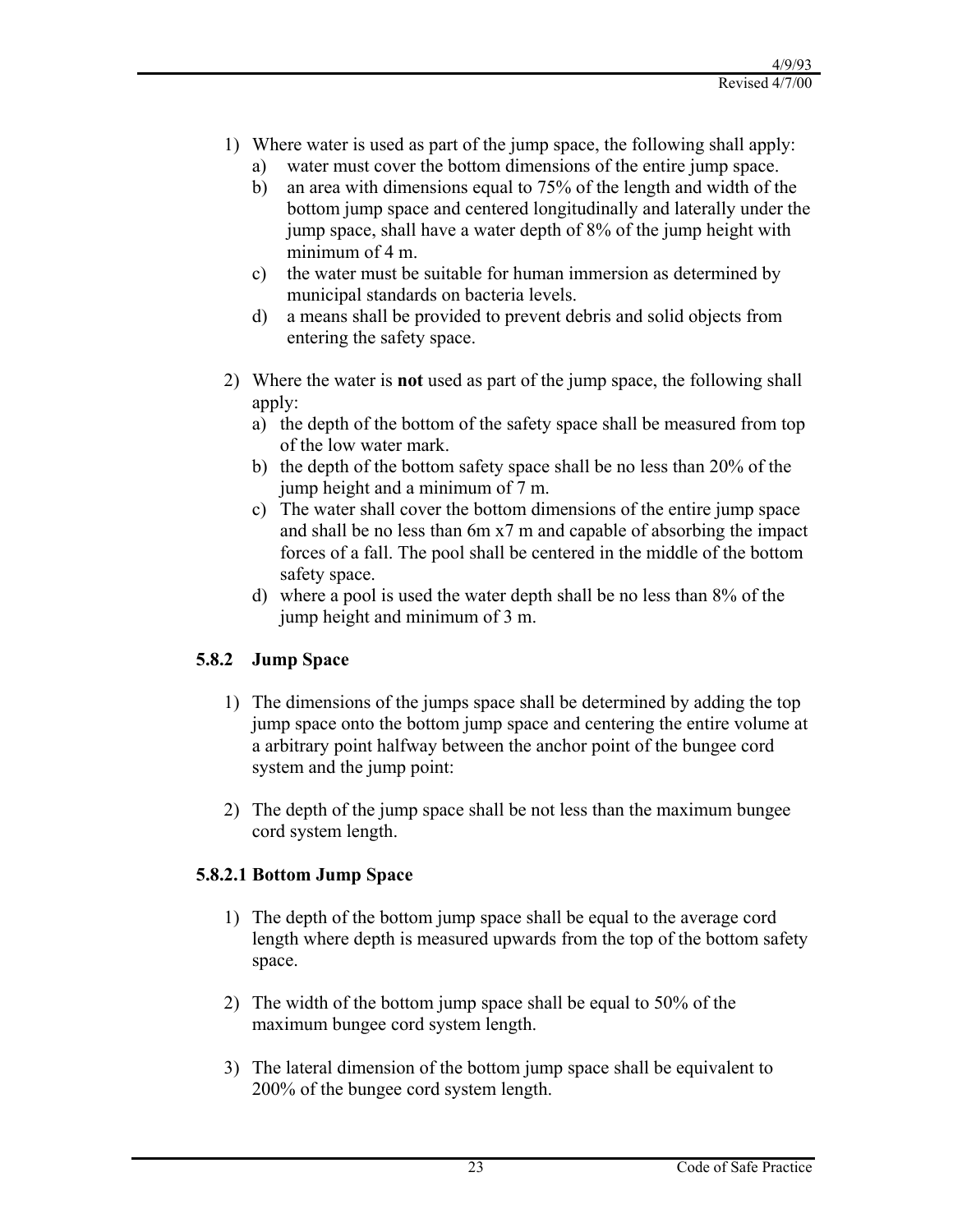#### **5.8.2.2 Top Jump Space**

- 1) The dimensions of the top jump space shall be determined by extending four lines originating at the top four points of the bottom jump space to a point half way between the jump point and the anchor point of the bungee cord.
- 2) The depth of the top jump space shall be determined by subtracting the bottom jump space from the maximum bungee cord system length.

#### **5.9 Jumper Landing Area**

When the jumper is retrieved over water a clean, padded or air filled compartment, with a non-abrasive surface, free of debris, shall be provided for the jumper and bungee cord(s). The sides of the compartment must be a least 25 cm higher than the bottom.

## **6.0 MANAGEMENT PROCEDURES**

#### **6.1 Prerequisites for Participation**

- 1) A jump site manager shall allow only those who satisfy the following conditions to bungee jump:
	- a) to be at least 18 years old. (Suitable identification shall consist of a date of birth with a picture).
	- b) to be in good health and not be suffering from any of the following:
		- i) Extreme Asthma
		- ii) Pregnancy
		- iii) Epilepsy
		- iv) Cardio/Respiratory Disorders
		- v) Hypertension
		- vi) Skeletal weakness or joint/ligament problems
		- vii)Any other medical condition that would preclude the jumper from participating in active sports.
	- c) to be within the weight limits of the designed use for the bungee cords available at the jump site.
	- d) to not be in an intoxicated state.
- 2) If a jumper has satisfied the above requirements, a jump site personnel must ensure that the jumper complete the following registration procedures before being permitted to jump:
	- a) to complete a recognition of risk and assumption of liability form.
	- b) to measure the weight of the jumper on a scale supplied by the operator.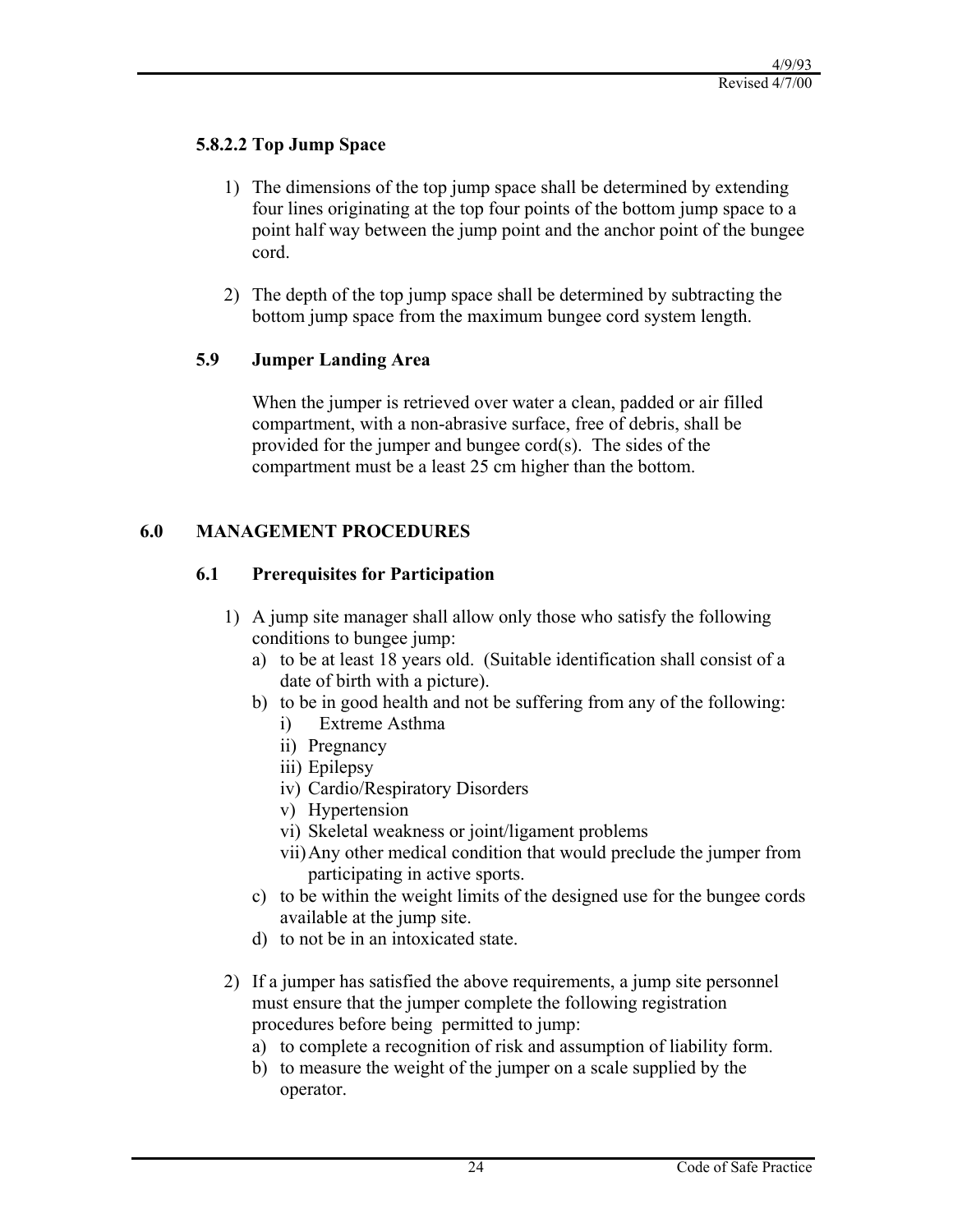This measurement shall be taken twice on different scales and be inscribed on the hand or arm of the jumper in indelible ink.

## **6.2 Operating Procedures**

## **6.2.1 Personnel Requirements**

- 1) There shall be a minimum of three (3) personnel operating a jump site, including a Jump Master, a Jump Assistant and a Retrieval Operator.
- 2) All personnel must be at their respective designated positions from the time when the jumper is being moved to the jump deck until the time when the jumper has been unhooked from the rigging system and released from the landing area.
- 3) When a retrieval vessel must be maneuvered or steadied to hold a retrieval position or is operated in moving or water where waves can be created, a vessel operator must be assigned to position the vessel while the Retrieval Operator controls the jumper's landing.
- 4) If any personnel should suffer from deterioration in their physical or mental condition from whatever cause, the Jump Master or jump site manager shall order that jumping cease until they can be replaced.

## **6.2.2 Pre-Jump Procedure Order**

- 1) The jumper's weight shall be verified and recorded at a place separated from the jump deck.
- 2) The jumper shall be instructed and harnessed in a place separated from the jump point.
- 3) The jumper shall be secured to the jump deck by a safety line after being harnessed and remain so until the bungee cord has been attached. The safety line shall be detached from the jumper only after all attachments and connections have been rechecked.
- 4) Both the Jump Master and the Jump assistant shall check and verify the following before the jumper is attached to the rigging system:
	- a) the security and proper fitting of the jumper's harness system.
	- b) The proper adjustments made to the rigging system according to the weight of the jumper.
	- c) The proper selection of the bungee cord.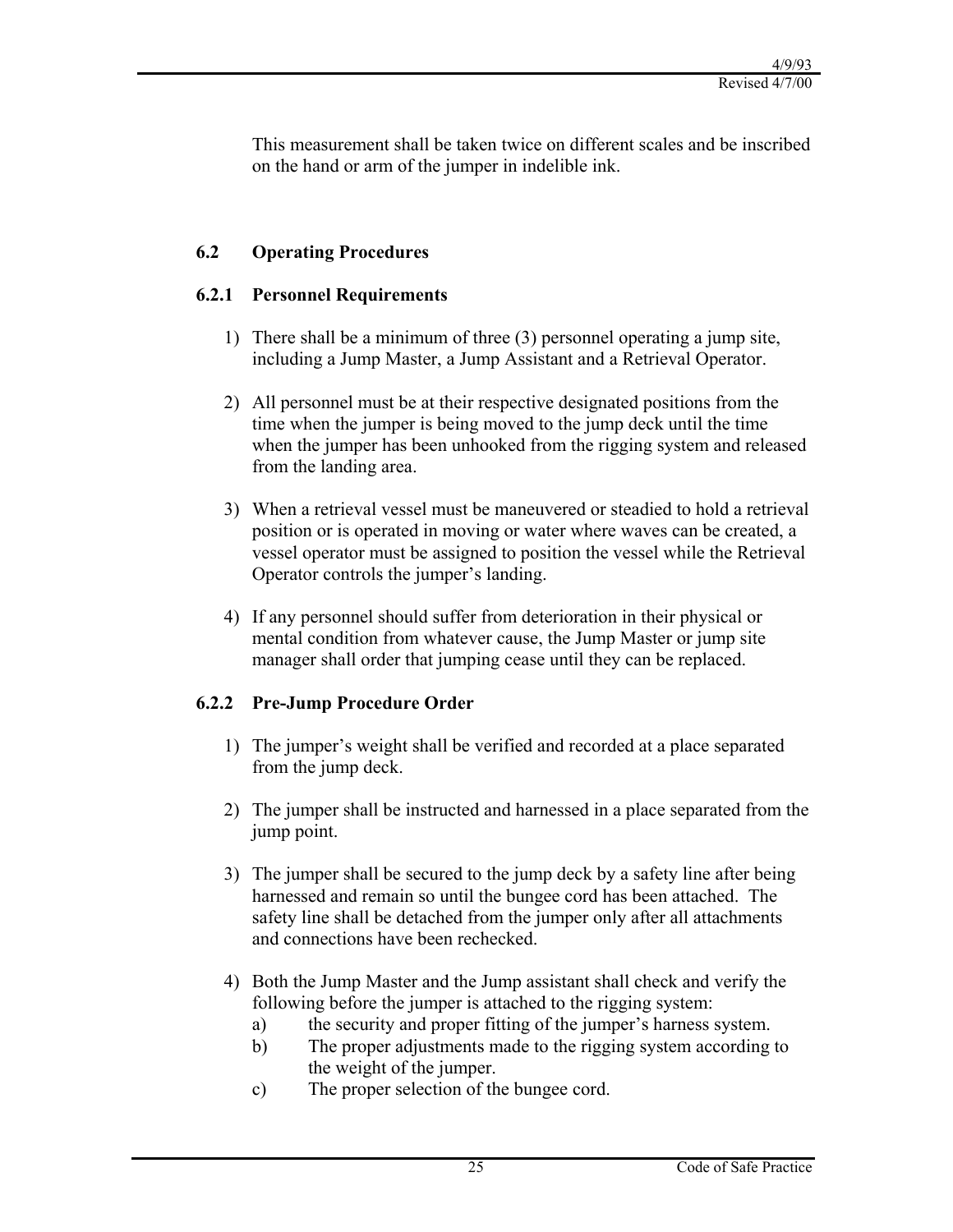- d) The proper attachment of the bungee cord to the rigging system.
- 5) Both the Jump Master and the Jump Assistant shall check and verify the proper attachment of the bungee cord to the jumper's harness system.
- 6) The gate, separating the jump point from the jump deck shall be kept closed until all checks and rechecks by the Jump Master and Jump Assistant have been completed and the jumper is ready to proceed to the jump point.
- 7) The gate separating the jump point from the jump deck shall be closed, thus separating the jumper from the Jump Master, before the countdown to jump is initiated.
- 8) Prior to using a new bungee cord a test jump with a dead weight shall be carried out.

## **6.2.3 Jump Information Record**

- 1) The following data for each jump shall be recorded:
	- a) jump date and time.
	- b) approximate extension of bungee cord as determined by the retrieval personnel.
	- c) the amount of static line given on the anchor when the distance of the anchor point and the bungee cord is varied.
	- d) the cord used, according to identification number.
	- e) the name, address and phone number of the jumper.

## **6.2.4 Use of Rigging System and Equipment**

- 1) All bungee cords on the jump deck shall be anchored at all times.
- 2) There shall be only one cord attached to the rigging system at one time to prevent the accidental attachment of a jumper to a cord not designed for their weight.
- 3) The jumper shall be lowered to a landing area and not raised back to the jump deck.
- 4) No equipment shall be used within the rigging system which has been used in conditions where the applied loads are unknown or when the equipment has been used in a manner not recommended by the manufacturer.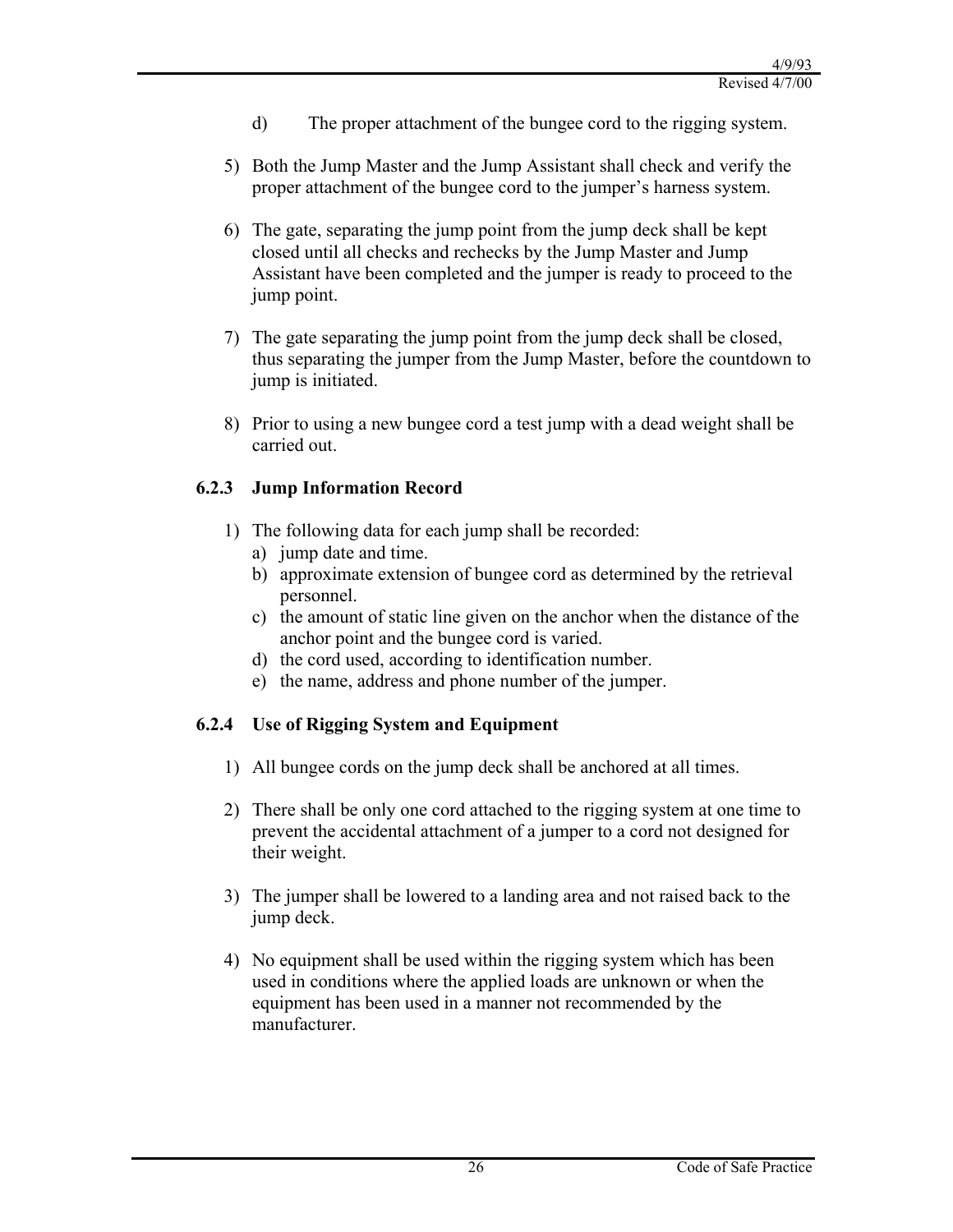5) A minimum interval of five (5) minutes shall be required between jumps when using the same bungee cord, to allow the bungee cord to return to its' original designed length.

## **6.2.5 Personnel Clothing**

- 1) All personnel shall wear clothing suitable for the climatic conditions in which they are working.
- 2) All jump site personnel shall be easily identifiable from the public or jumpers by means of uniforms or similar clothing colours, etc.
- 3) All personnel handling ropes or other equipment which requires hand protection shall wear gloves suitable for such purposes.

## **6.2.6 Personnel Communication**

- 1) Jump site personnel located at the jump deck, the retrieval area, the hoisting controls (if applicable) and the registration area, shall have an effective radio communication link to warn each other of potential danger and to ensure the safe and efficient execution of jumping and retrieval procedures.
- 2) A backup plan for a communication link, in the form of hand signals from the jump deck to the Retrieval Operator must be in place. The signals used shall be those currently recognized by portable hoist or lifting devices operators in the operator's respective jurisdiction. A backup communication system may be used only until a replacement radio system is acquired. Maximum use is two (2) hours.

## **6.2.7 Safety Management and Emergencies**

- 1) The following procedures shall be followed in the case of an accident or incident:
	- a) record the event on a form sheet.
	- b) notify the proper regulating authority(ies)
	- c) send a copy of the report to the proper regulating authority(ies).
- 2) In the event of an accident causing serious injury or death, the entire jump site shall be remain undisturbed except as permitted by the regulating authority.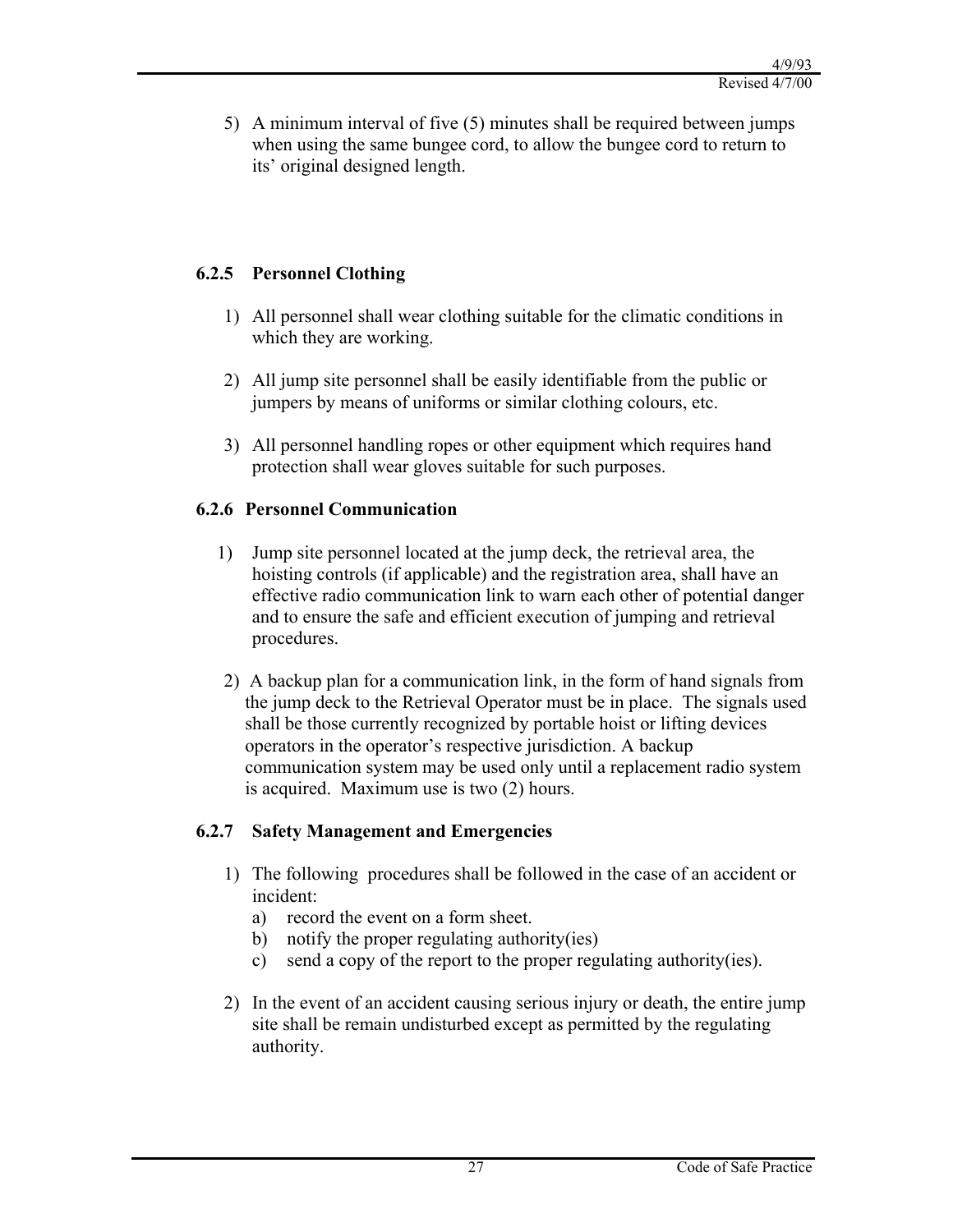- 3) A comprehensive emergency plan shall be developed for each site and written in the site operation's manual. It shall include at least the following:
	- a) a detailed map showing the determined access routes for emergency vehicles.
	- b) the response time for all emergency services.
	- c) the procedures for all personnel in an emergency evacuation. This procedure shall be practiced at least once each operating season.
	- d) an alternative method of retrieval of a jumper when the primary retrieval system is not functional.
- 4) A copy of the operations manual shall be given to all personnel and a separate copy kept onsite and available to all personnel at any time.

## **6.3 Weather Conditions and Work Periods**

## **6.3.1 Unsafe Weather Conditions**

- 1) If weather conditions are judged to be unsafe to jump by the Jump Master or portable hoist operator, operations shall cease. Some conditions which could be hazardous to the health or safety of jumpers or operations personnel include:
	- a) high winds
	- b) heavy rains
	- c) electrical storms
	- d) hail or related conditions which could impair or diminish one's vision

## **6.3.2 Work Periods**

- 1) To ensure that all personnel involved in jumping operations maintain their full ability to concentrate the following policies regarding work periods shall be enforced:
	- a) all personnel will be required to take a 30 minute break after 3 hours of continuous work.
	- b) all personnel will be required to take a 60 minute break after a 5 hour work period.
	- c) no personnel member will be permitted to work more than 8 hours on jumping activities in the course of a working day. A minimum of eight hours break is required after a ten hour work period, before starting the next work period.
	- d) no personnel member can work on jumping activities for more than 48 hours in any 7 day period.

## **7.0 JUMP SITE PERSONNEL**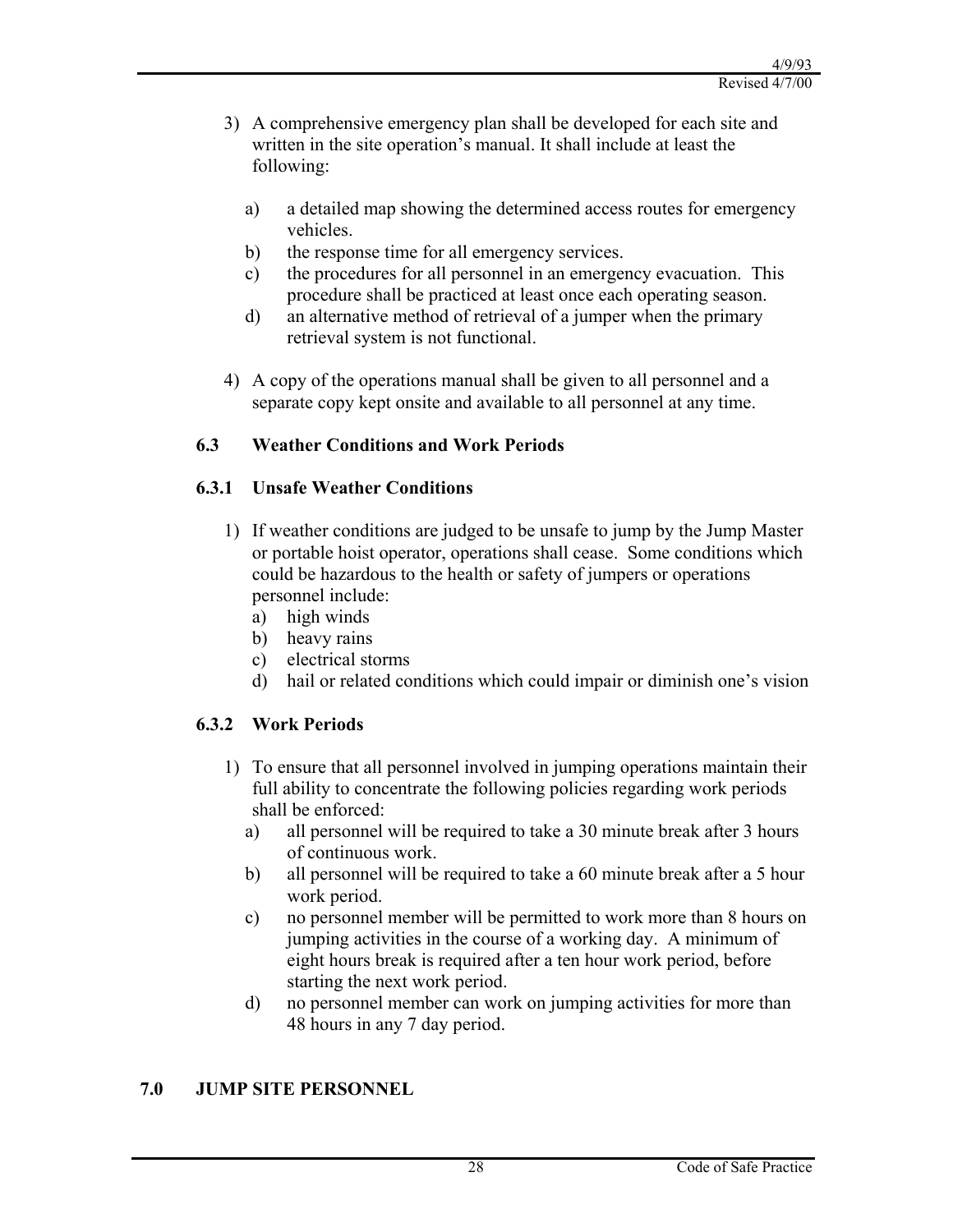## **7.1 Jump Site Personnel Qualifications**

## **7.1.1 Jump Master**

- 1) Hold current certificates in First Aid (Standard Level) and CPR (Level A) issued by a recognized approved authority or the equivalent.
- 2) Provide documentation of completion of a course on rescues techniques from vertical environments, held by an organization recognized by the Ontario Rock Climbing Association or the Canadian Mountain Guide Association or the Federacion Quebecois de la Mountagne or a recognized equivalent, as qualified to do so, or provide documentation of certification as a Rock Climbing Instructor, issued by an organization recognized by the Ontario Rock Climbing Association or the Canadian Mountain Guide Association or the Federation Quebecois de la Mountagne or a recognized equivalent, as qualified to do so.
- 3) Provide evidence of dispatching at least 300 logged jumps and with at least 10 logged jumps from the type of structure from which they wish to supervise jumps. The training is to be consistent with Code of Safe Practice and be documented as such.
- 4) To have jumped at least 20 times on 5 different days from the type of structure (fixed or portable) from which they wish to supervise jumps.

# 7**.1.2 Jump Assistant**

- 1) Hold current certificates in First Aid (Standard Level) and CPR (Level A) issued by a recognized approved authority or the equivalent.
- 2) Provide documentation of training in treating spinal injuries.
- 3) Provide evidence of assisting in dispatching at least 100 logged jumps and with at least 10 logged jumps from any class of structure from which they wish to assist in dispatching jumps. The training is to be consistent with the Code of Safe Practice and be documented as such.
- 4) To have jumped at least 10 times from the class of structure from which they wish to assist in dispatching jumps.

# **7.1.3 Retrieval Operator**

- 1) Hold current certificates in First Aid (Standard Level) and CPR (Level A) issued by a recognized approved authority or the equivalent.
- 2) Provide documentation of training in treating spinal injuries.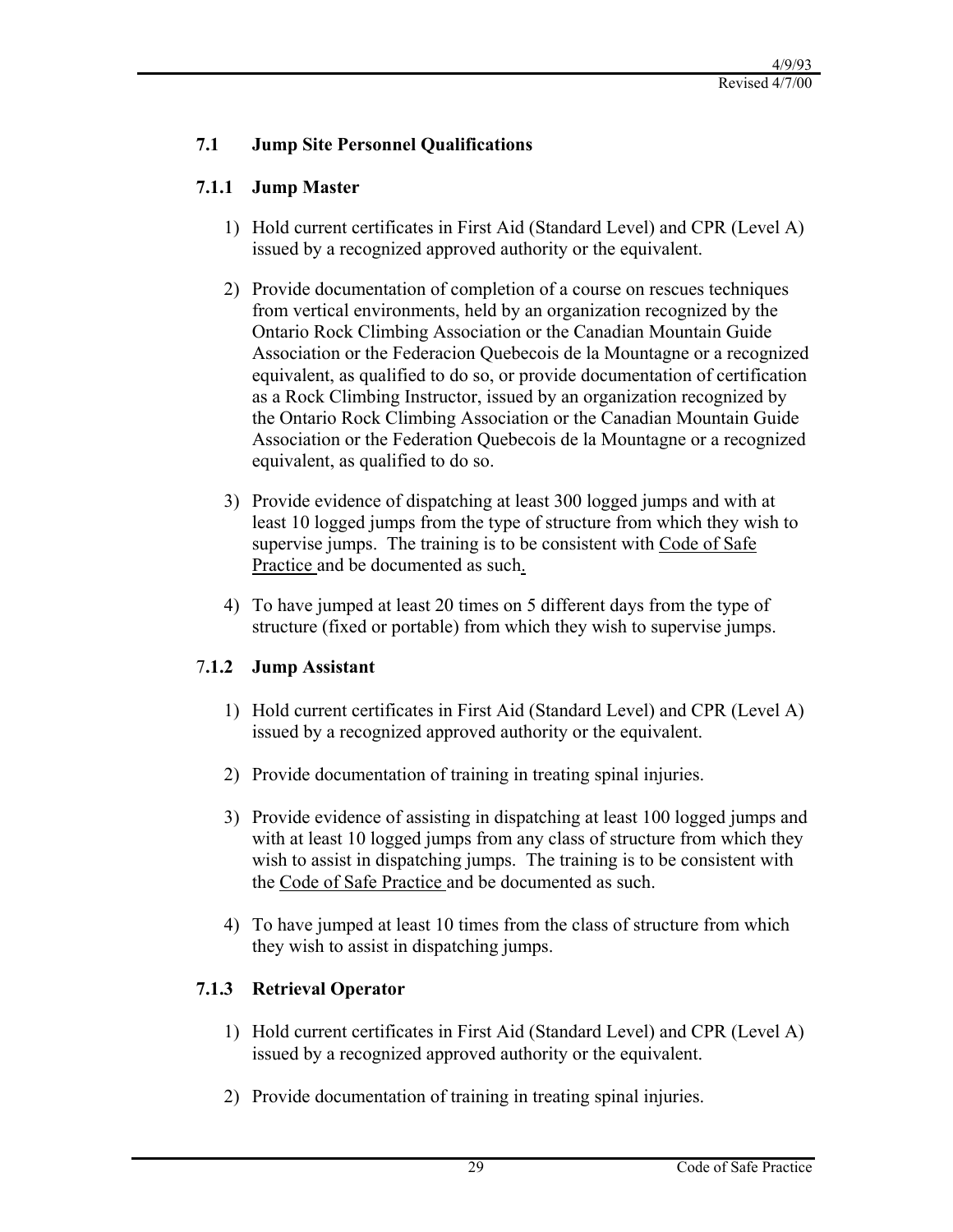- 3) Hold a certificate in Swift Water Rescue Training or hold a Bronze Medallion issued by the Canadian Red Cross or have documentation showing training in water rescue of spinal injury victims.
- 4) Provide evidence of acting as Retrieval Operator for at least 100 logged jumps and with at least 10 logged jumps from any class of structure from, which they wish to act as Retrieval Operator. The training is to be consistent with the Code of Safe Practice and be documented as such.
- 5) To have jumped at least once from the class of structure from which they wish to act as Retrieval Operator.

## 7**.1.4 Vessel Operator**

- 1) Hold current certificates in First Aid (Standard Level) and CPR (Level A) issued by a recognized approved authority or the equivalent.
- 2) Hold a valid Automobile Driver's Licence recognized by the regulating authority.

## **7.2 Crew Responsibilities**

## **7.2.1 Jump Master**

- 1) The Jump Master is responsible for the safety of the jumper from the time starting when they enter the jump deck boundaries until they are detached from the bungee cord system.
- 2) The Jump Master shall cease jump operations when:
	- a) the requirements of the jump site operating manual are not met.
	- b) the requirements of the Code of Safe Practice are not met.
- 3) The Jump Master shall:
	- a) direct and organize all staff.
	- b) recheck all work done by the Jump Assistant.
	- c) verify that the jump deck is in the correct position for jumping.
	- d) make the final decision for the selection and setting of rigging system before every jump.
	- e) select the bungee cord.
	- f) check the size and security of all harnesses before the bungee cord is attached to the jumper.
	- g) check all attachment of the rigging system to the bungee cord and the attachment of the bungee cord to the jumper's harness system before permitting the jumper to the jump point.
	- h) initiate the final countdown to signal the jumper to leave the platform.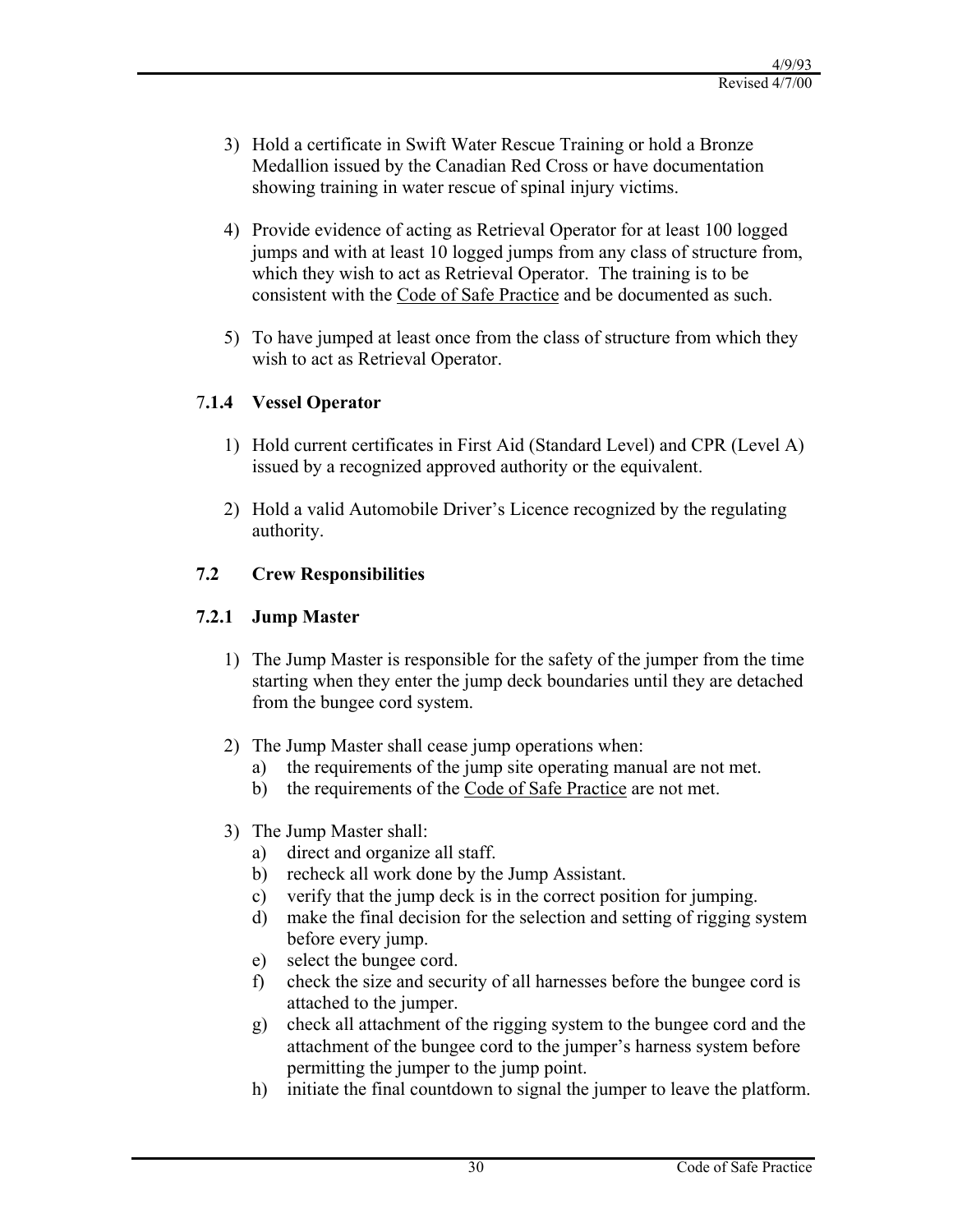- i) ensure that all required jump information is recorded on log sheets.
- j) lead personnel in rescue procedures and emergency situations.
- k) ensure that all jumpers know what to do and what not to do during the course of their jump, and answer any questions that they might have.
- l) supervise the lowering of the jumper.
- m) communicate with the Retrieval Operator and portable hoist operator (if applicable) to ensure the safe lowering or raising of jump decks and/or jumper.

## **7.2.2. Jump Assistant**

- 1) The Jump Assistant shall assist the Jump Master as directed to ensure that all redundancy requirements are met.
- 2) The Jump Assistant shall:
	- a) recheck all work done by the Jump Master, including:
		- i) the selection and setting of rigging system before every jump.
		- ii) the selection of the bungee cord.
		- iii) all attachments from the bungee cord system to the jumper's harness system before permitting the jumper to the jump point.
	- b) check the size and security of all harnesses before the bungee cord is attached to the jumper.
	- c) assist in the lowering of the jumper.
	- d) ensure that all required jump information is recorded on log sheets.
	- e) Ensure that all jumpers know what to do and what not to do during the course of their jump, and answer any questions that they might have.

## **7.2.3 Retrieval Operator**

- 1) This person is responsible for the safe retrieval of jumpers being lowered to a predetermined level after their jump and is responsible for a jumper's safety from the time they leave the jump deck until the time they leave the landing and retrieval area.
- 2) The Retrieval Operator shall:
	- a) ensure that retrieval vessel and motor are operational and sea worthy.
	- b) ensure vessel is equipped with all safety and additional equipment ie. life jackets for all persons, plus one extra; oars; padded pole to retrieve jumper; towels.
	- c) operation of the retrieval vessel at jump sites where one retrieval person is required.
	- d) ensure that area directly below the jump space is free of objects or debris.
	- e) give lowering instruction to the Jump Master and Jump Assistant to ensure a safe retrieval.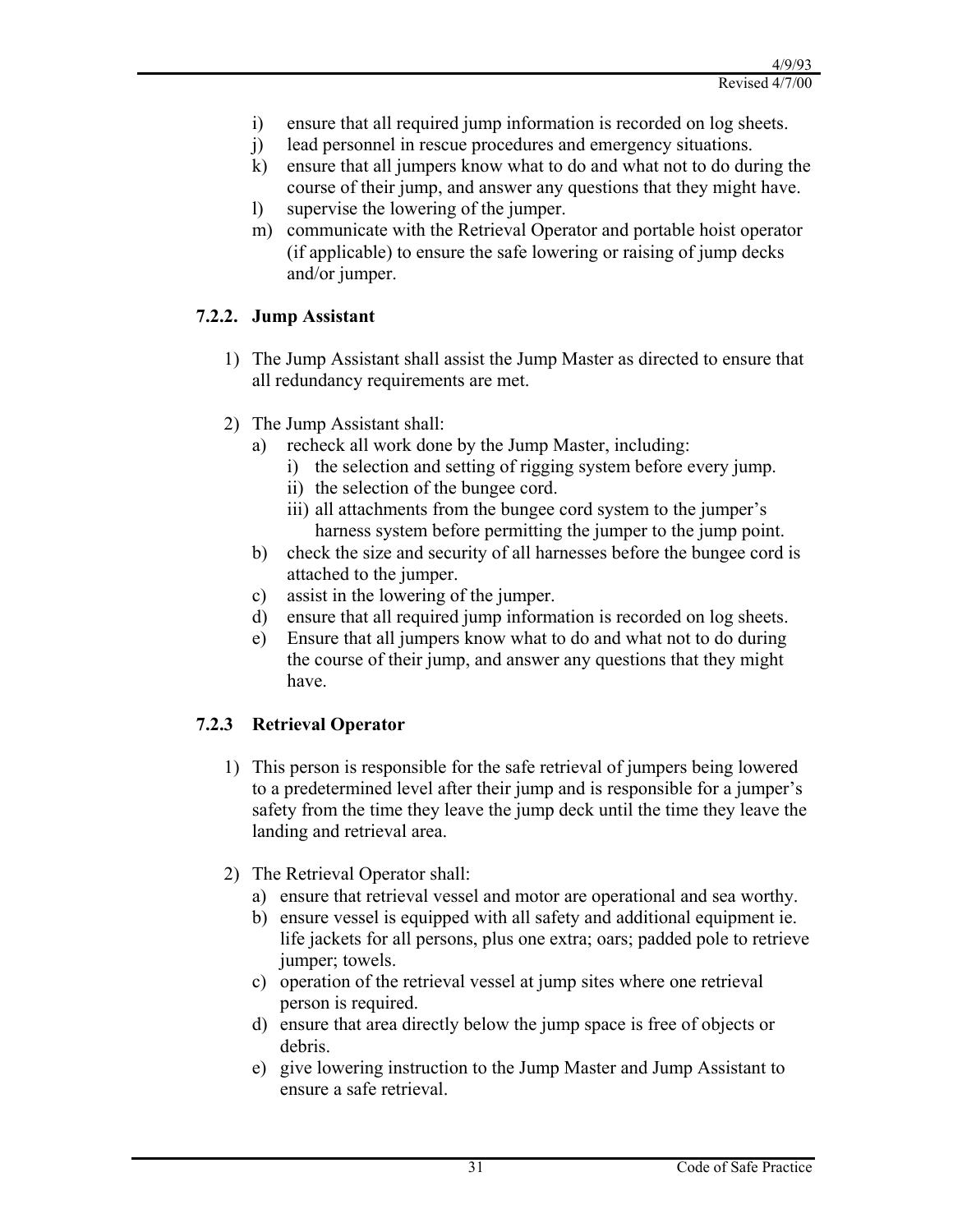- f) unhook rigging equipment from the jumpers harness, and indicate to Jump Master to retrieve the rigging system.
- g) talk to and calm the jumper in the boat while maneuvering the boat to the retrieval/recovery area.
- h) assist the jumper from the boat to the retrieval/recovery area.
- i) ensure that the jumper is fully recovered before leaving recovery area to retrieve the next jumper.
- j) ensure that all rescue supplies and equipment are complete and at the retrieval area, including a spinal board and a neck brace.

## **7.2.4 Vessel Operator**

- 1) The vessel operator shall follow the instructions for positioning given by the Retrieval Operator.
- 2) The vessel operator shall steady the vessel in a position of safety to ensure the best possible retrieval.
- 3) The vessel operator shall ensure the safe and efficient transportation of the jumper and Retrieval Operator from the landing area to a predetermined safe location.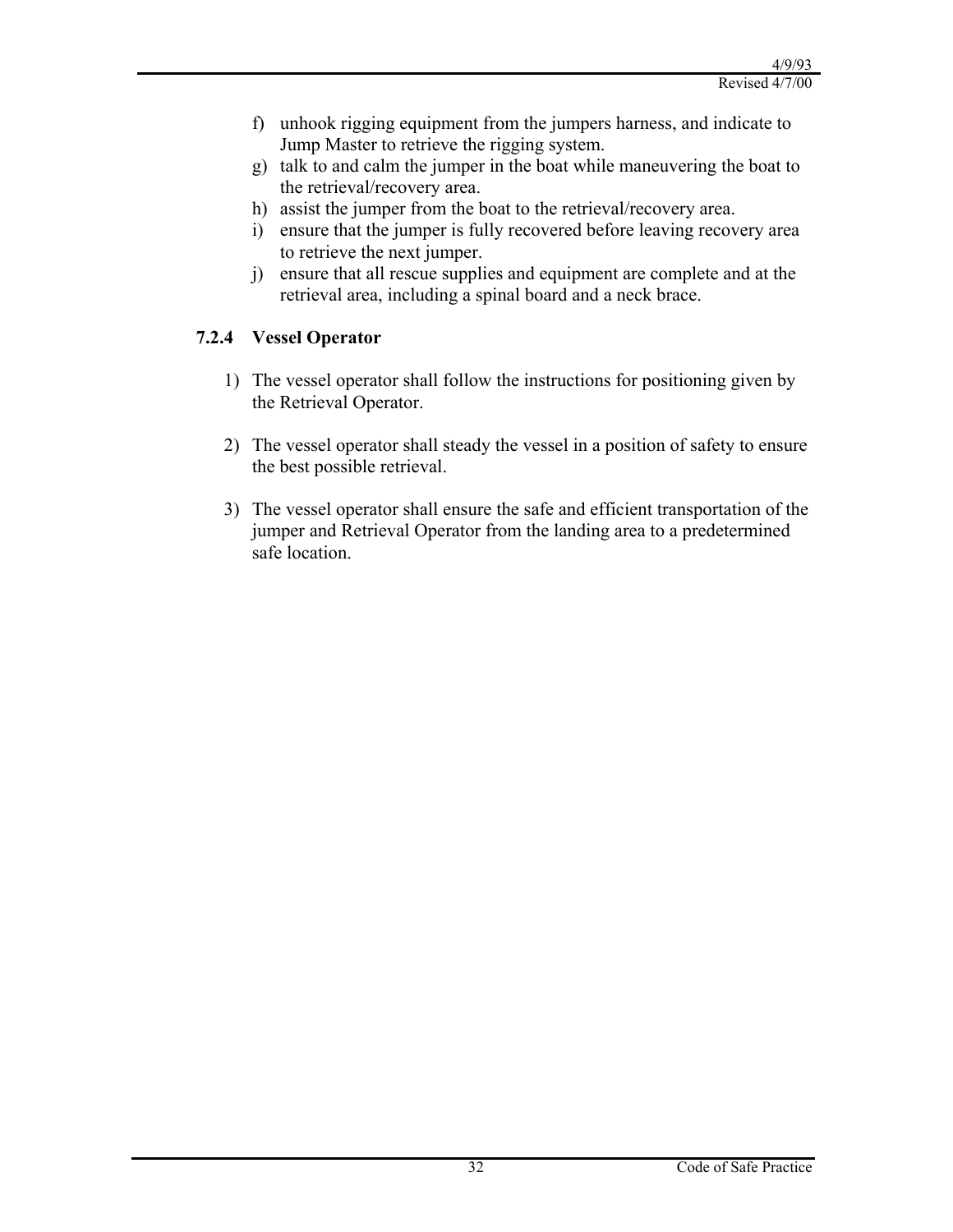**Appendix 'A'**

## **Jump Space Over Water**